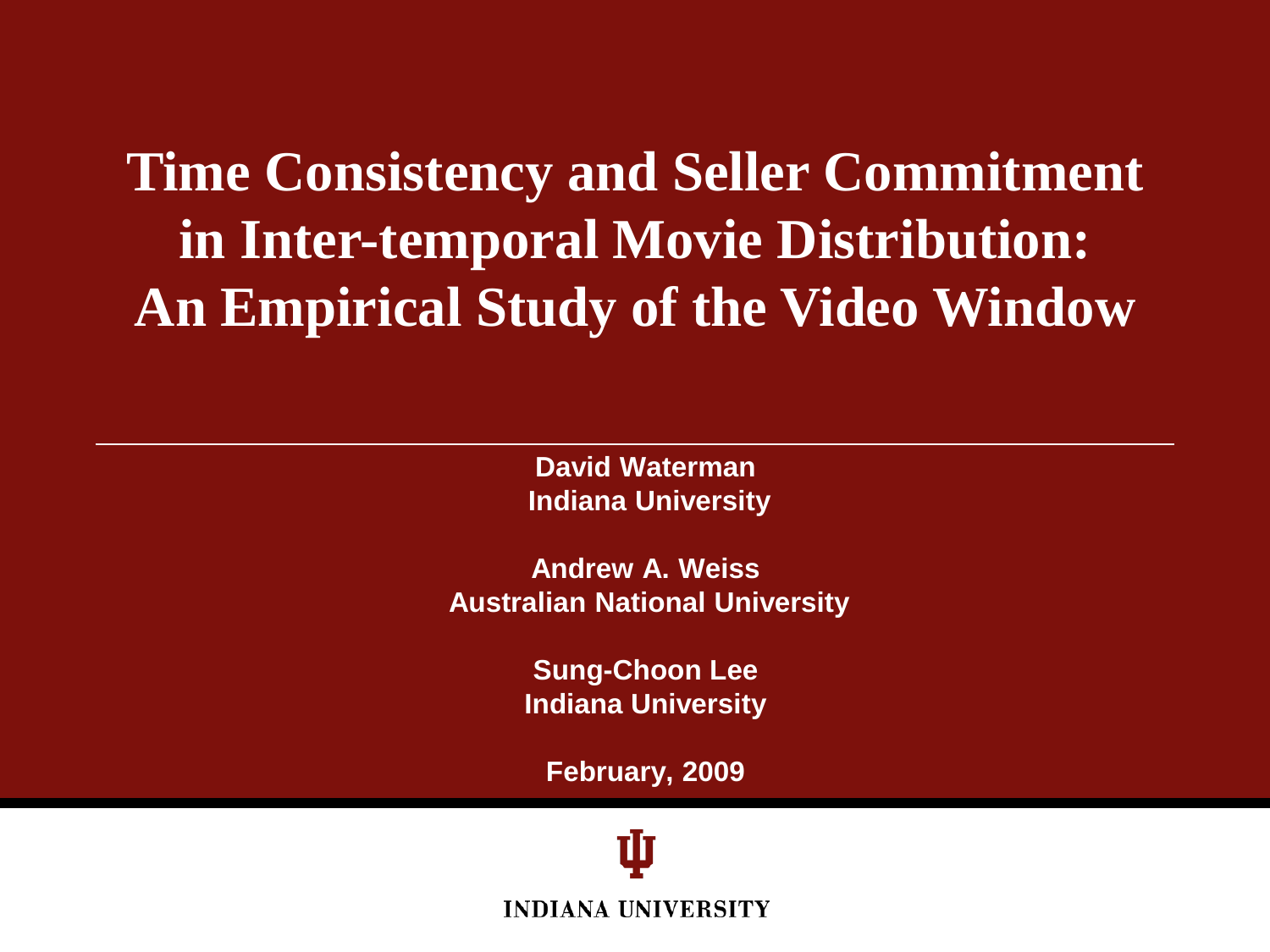#### **Overview**

- Empirical study of the determinants of the U.S. "video" window" (days from theatrical opening to video street date).
- **Overall question**: How have movie distributors maintained video window (at about 6 months for 1988-97 study period)?

#### • **Motivating example**

| Movie Title                            | Dist/date            | <b>Box office</b><br>ICV. | Theater run<br>(days) | $Out-of-$<br>market days | Video<br>window |
|----------------------------------------|----------------------|---------------------------|-----------------------|--------------------------|-----------------|
| <b>Father of the</b><br><b>Bride 2</b> | <b>Disney</b> , 1996 | \$76 <sub>m</sub>         | 140                   | 46                       | 186             |
| <b>Screamer</b>                        | Sony, 1996           | \$6m                      | 21                    | 158                      | 179             |

• **Working Hypothesis**: Coordinated behavior by U.S. distributors to maintain windows above competitive levels.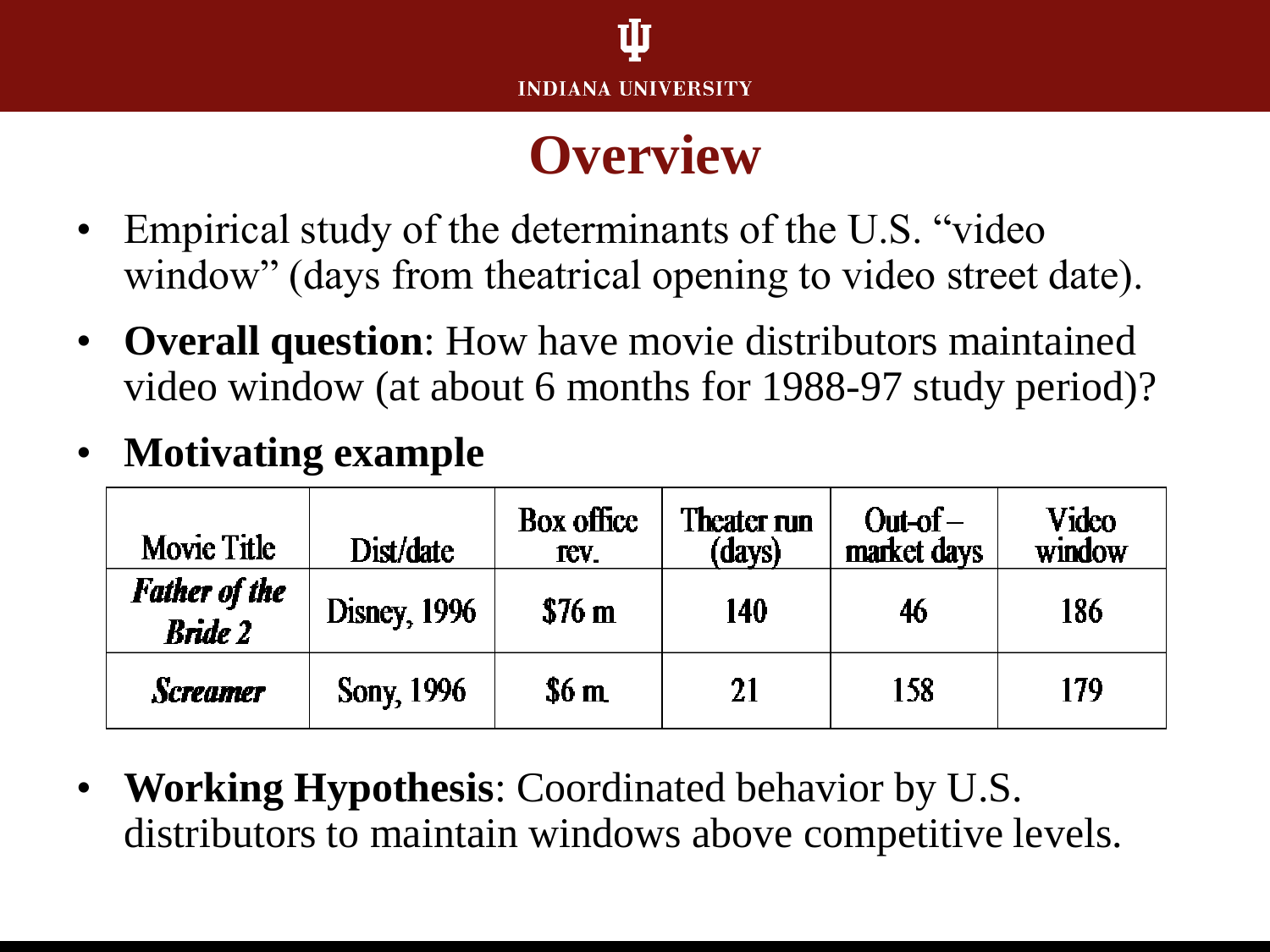

#### **Graphic**

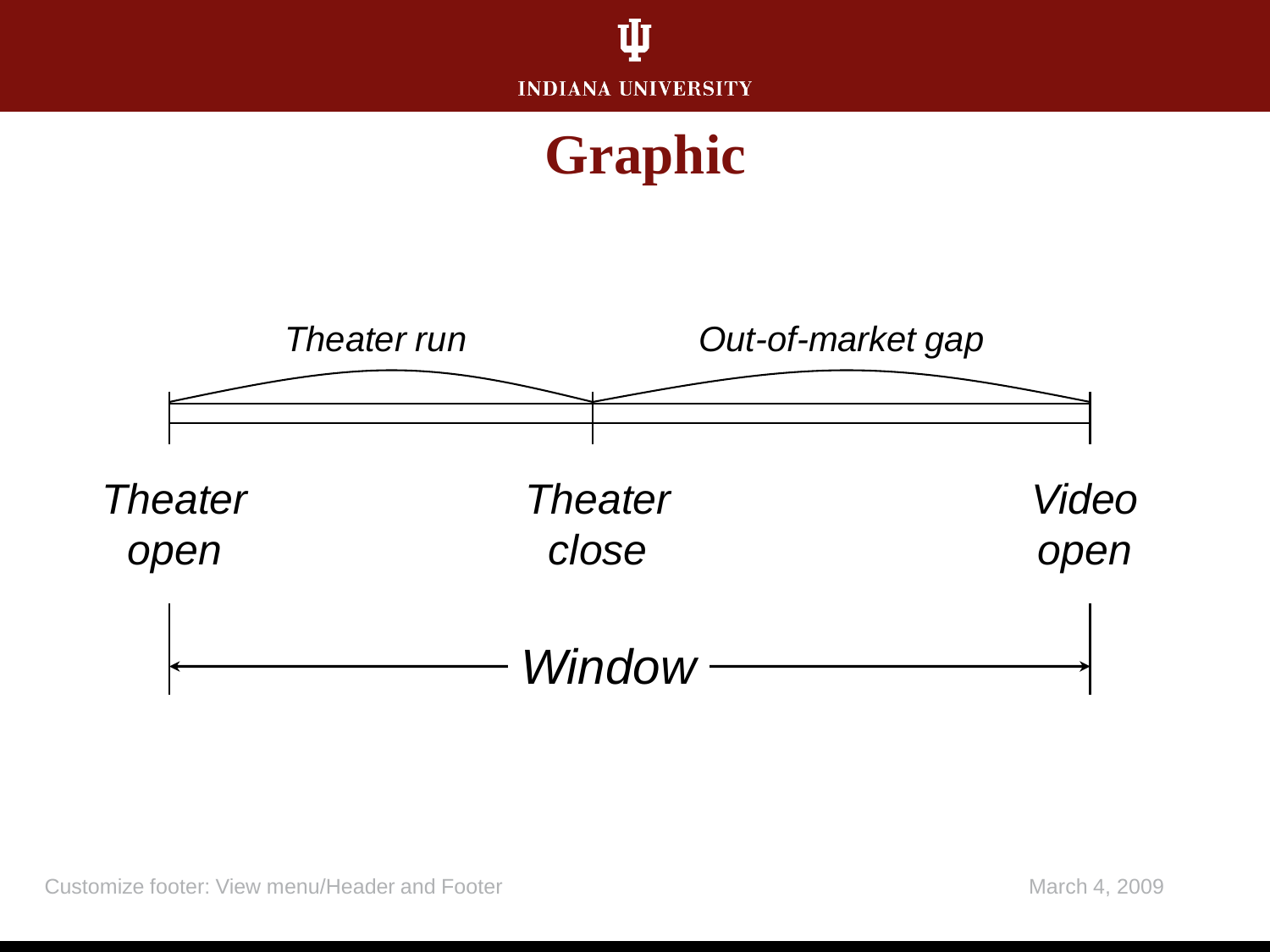

#### **The Time Consistency Problem**

- The timed movie release sequence as inter-temporal price discrimination (theater $\rightarrow$ video $\rightarrow$ pay TV....)
- The general inability of sellers of durable goods to price discriminate over time unless they can commit to a minimum time before price is reduced.
- Movie consumers anticipate video windows based on some *average* of video windows for movies in the past.
- An individual movie distributor has an incentive to shorten the window to take advantage of freshness of the movie/ad campaign and to get revenues sooner.
- With fully competitive behavior, windows would thus tend to collapse—openly discussed by distributors.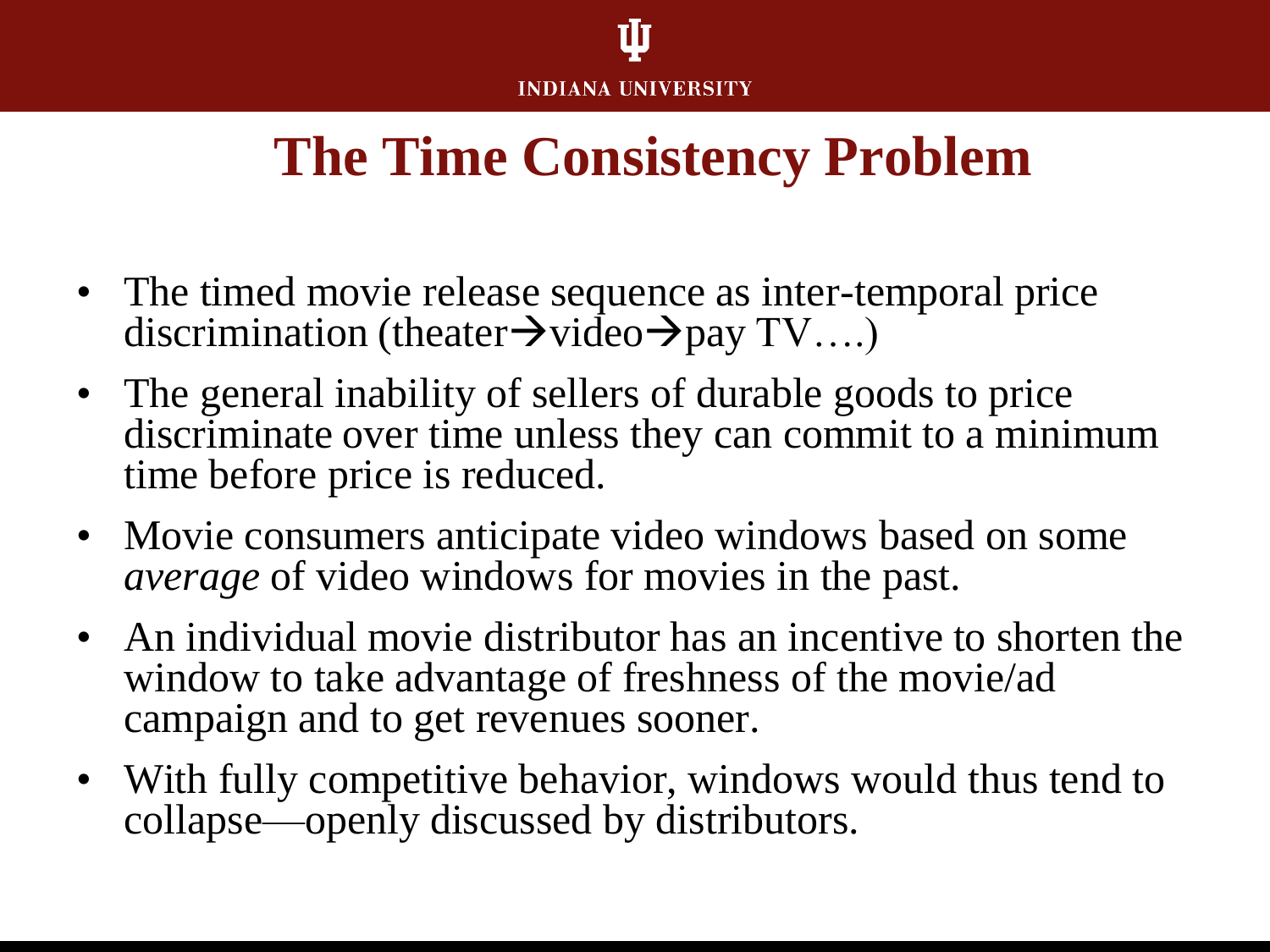## **Coping with Time Consistency**

- In most EU countries, industry agreements have maintained video windows (6 or 8 months in mid-90s); legislation in some countries, including France
- In the U.S., trade press references to "unspoken agreement" to maintain a 6 month window; industry coordination is plausible;
- Presumably, industry collusion/coordination to maintain windows would be socially beneficial.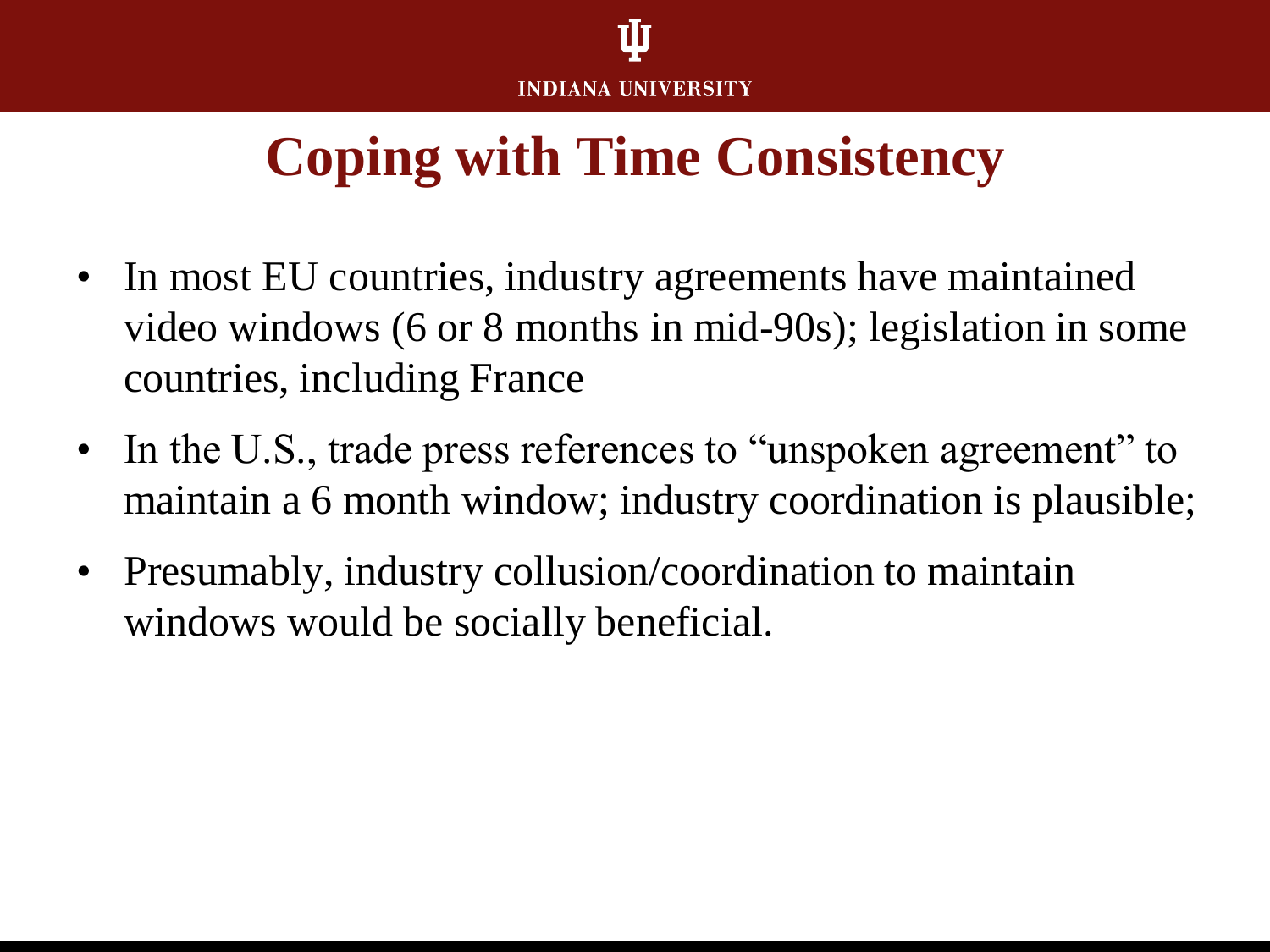## **Theoretical literature**

- Original time consistency insight: Coase (1972)
- Formalized by Bulow (1982); Stokey (1981)
- Commitment devices: Coase (1972); Bulow (1982);Tirole (1988); Butz (1990); Ausubel and Denereke (1987); Takeyama (2002);

-leasing; buybacks; best price provisions, firm reputation; destruction or capacity limitation; quality differentiation; discipline of competitors

• Intertemporal price discrimination: Stokey (1979); Varian (1989)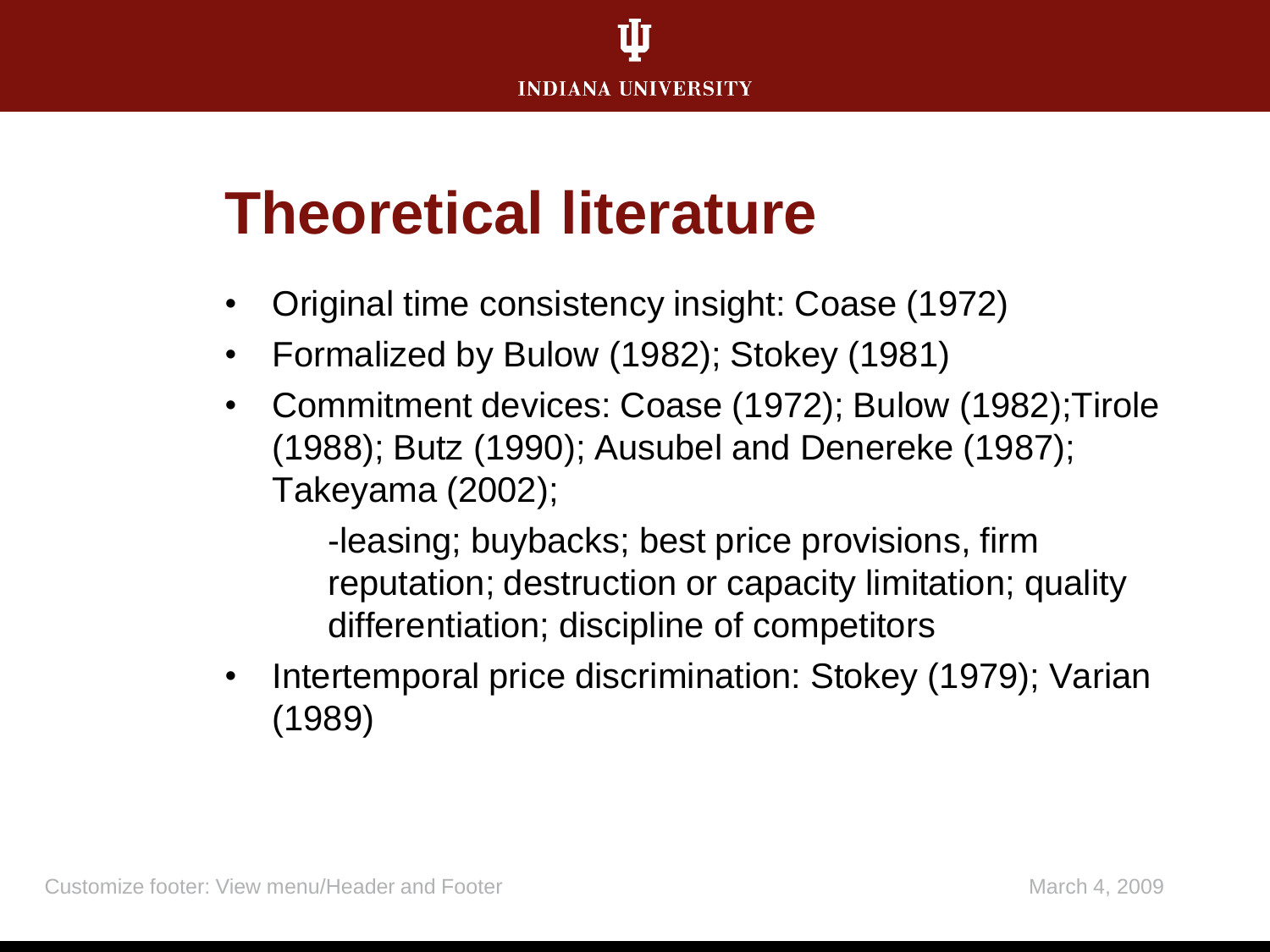

## **Industry-related studies**

- Rosen and Rosenfield (1997); live theater
- Frank (1994): German video windows
- Prasad, Bronnerberg and Mahajan (2004): video release timing
- Nelson, Reid, and Gilmore (2007): DVD out-of-market gap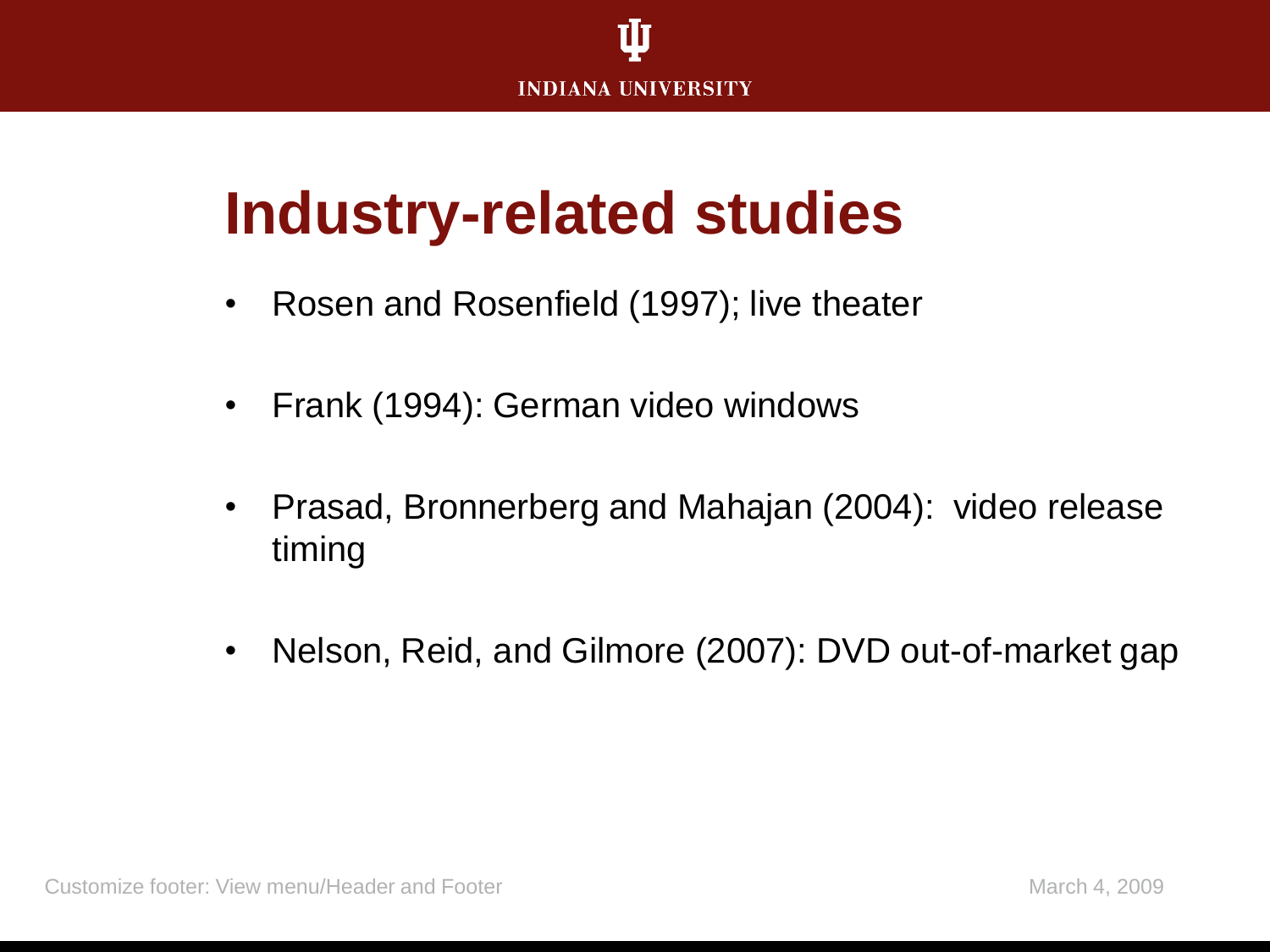#### **Database**

- Main sources: Video Store Magazine; A.C. Nielsen EDI; Kagan Research
- 1429 theatrical films, released on video in U.S. from 1988 to 1997
- Criteria for inclusion: wholesale video volume of 50,000+; all movies with at least \$1 million box-office and 24 screens at widest reach; video window of 365 days or less.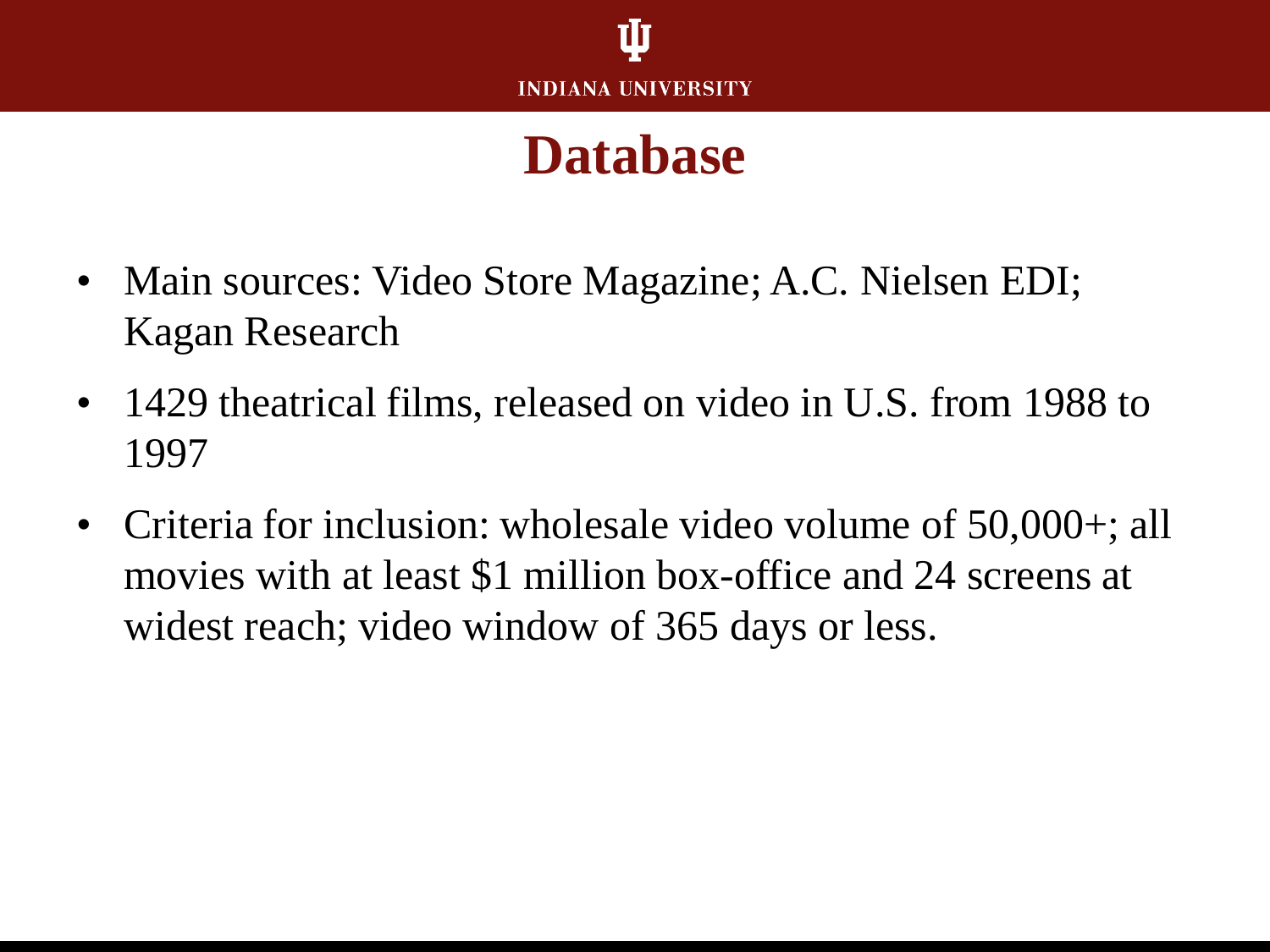#### **Methods**

- Evaluate descriptive data for signs of successful coordination (minimum benchmarks, stability over time, response to external forces)
- Test if MPAA and non-MPAA (independent) distributors behave differently.
- How do VCR diffusion, interest rates, box-office performance, production costs, other economic variables affect windows?
- Test predictions of a no-commitment, competitive model vs. a full-commitment, industry coordination model.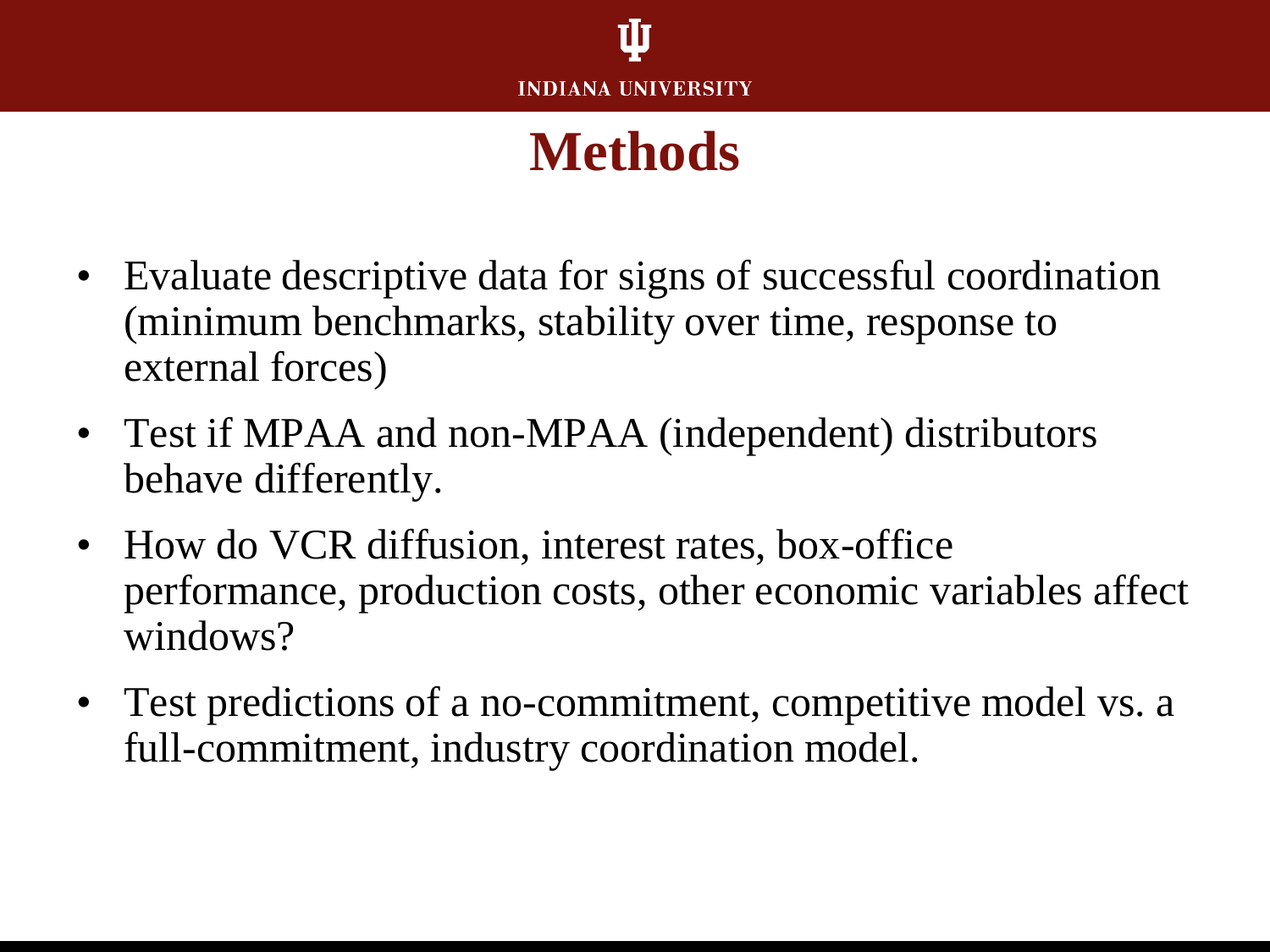

#### **Window Means**

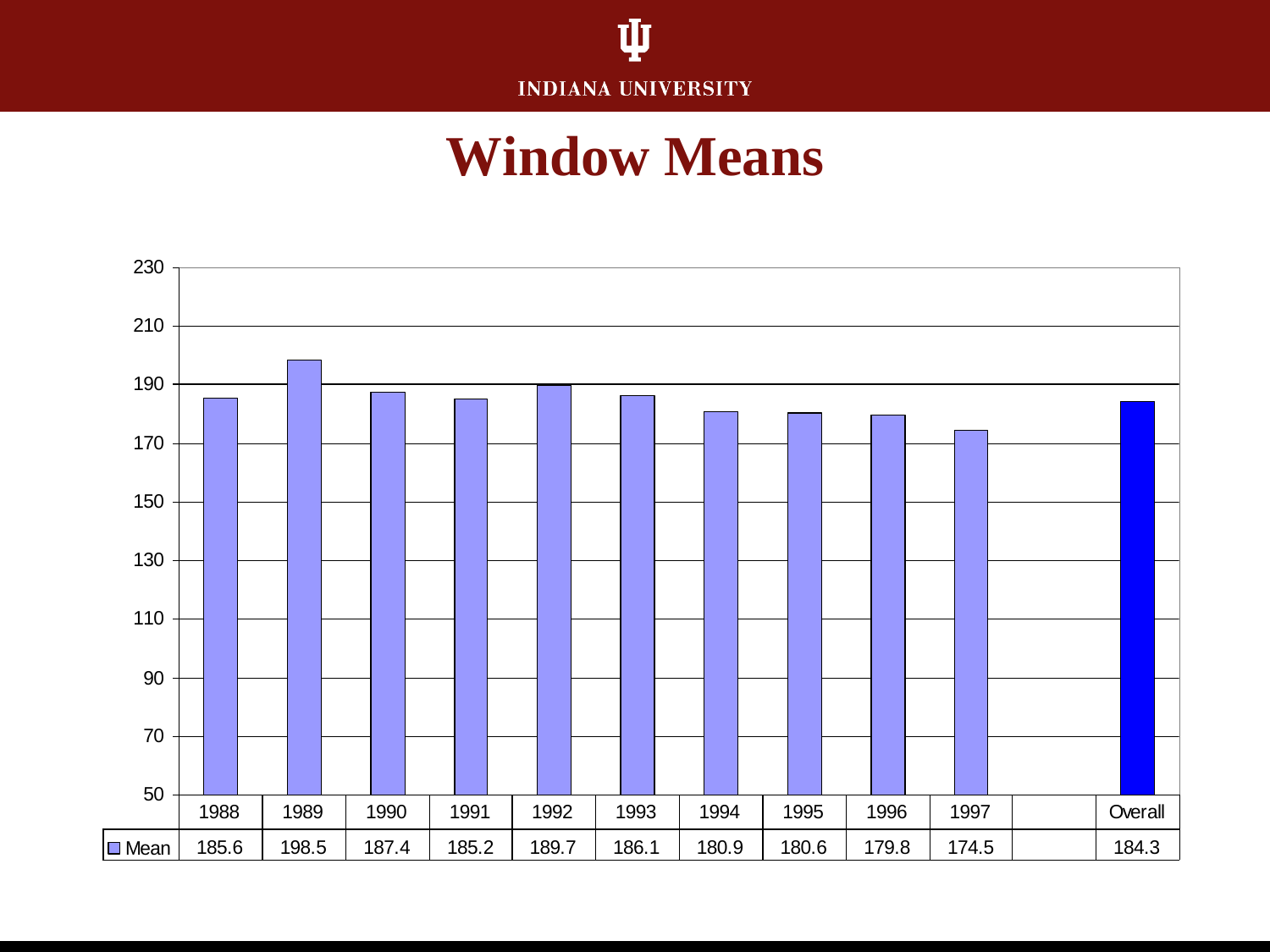

#### **Window Frequency (I)**

Video Release Year = 1997

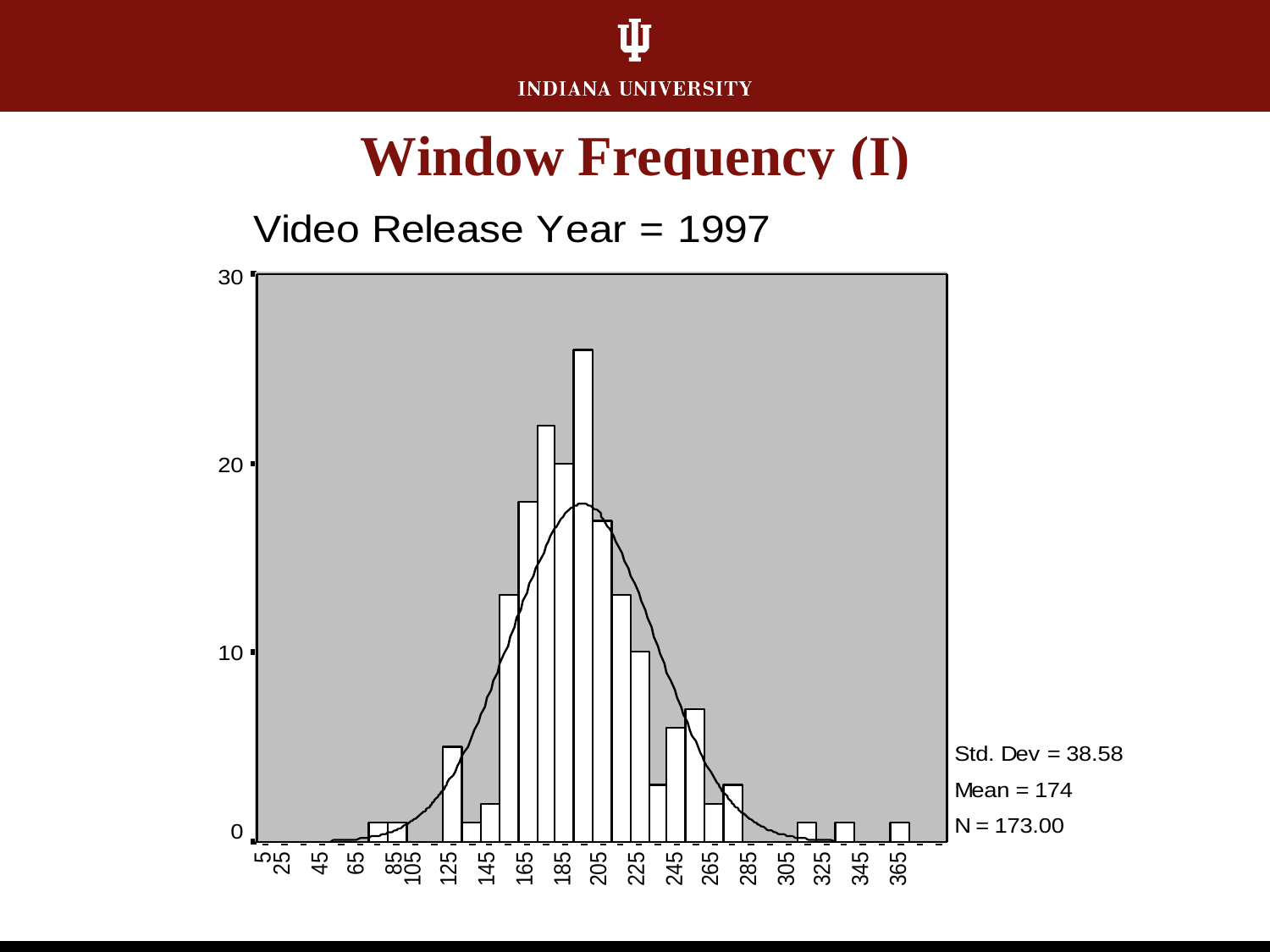# **INDIANA UNIVERSITY**

#### **The "Out-of-Market" Gap in Relation to Theater Run Lengths**

*Averages for 1988-1997*



 $\bullet$   $\cdot\cdot$  Average of THEATER CLOSE TO VIDEO RELEASE  $-\diamond$  Average of 95% OF BOX-OFFICE TO VIDEO RELEASE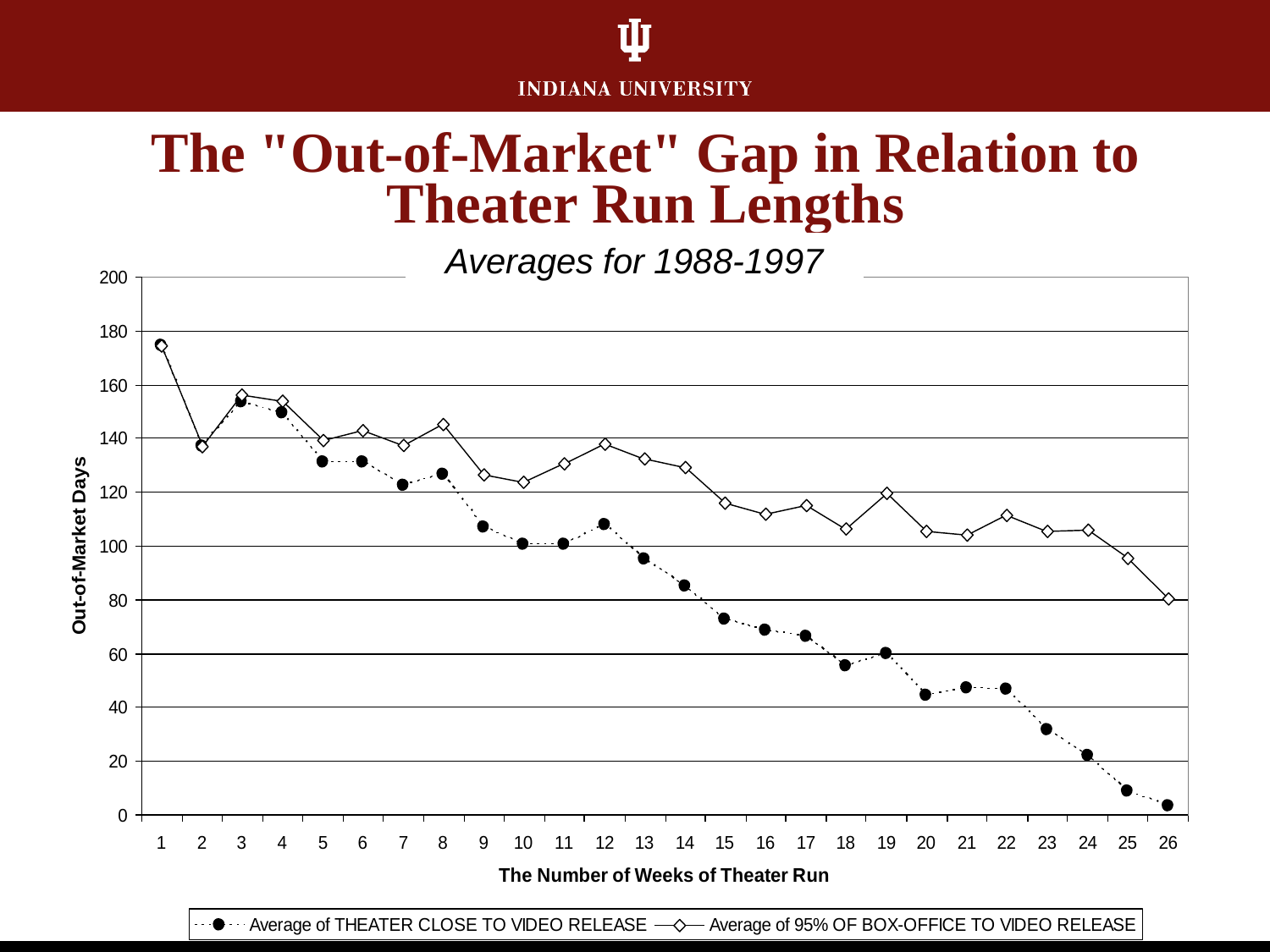#### **Descriptive data summary**

- No minimum benchmarks evident—wide dispersion around the mean
- Relatively consistent mean over time, declining variance
- Long out-of-market periods for shorter run movies not readily explained by "natural" factors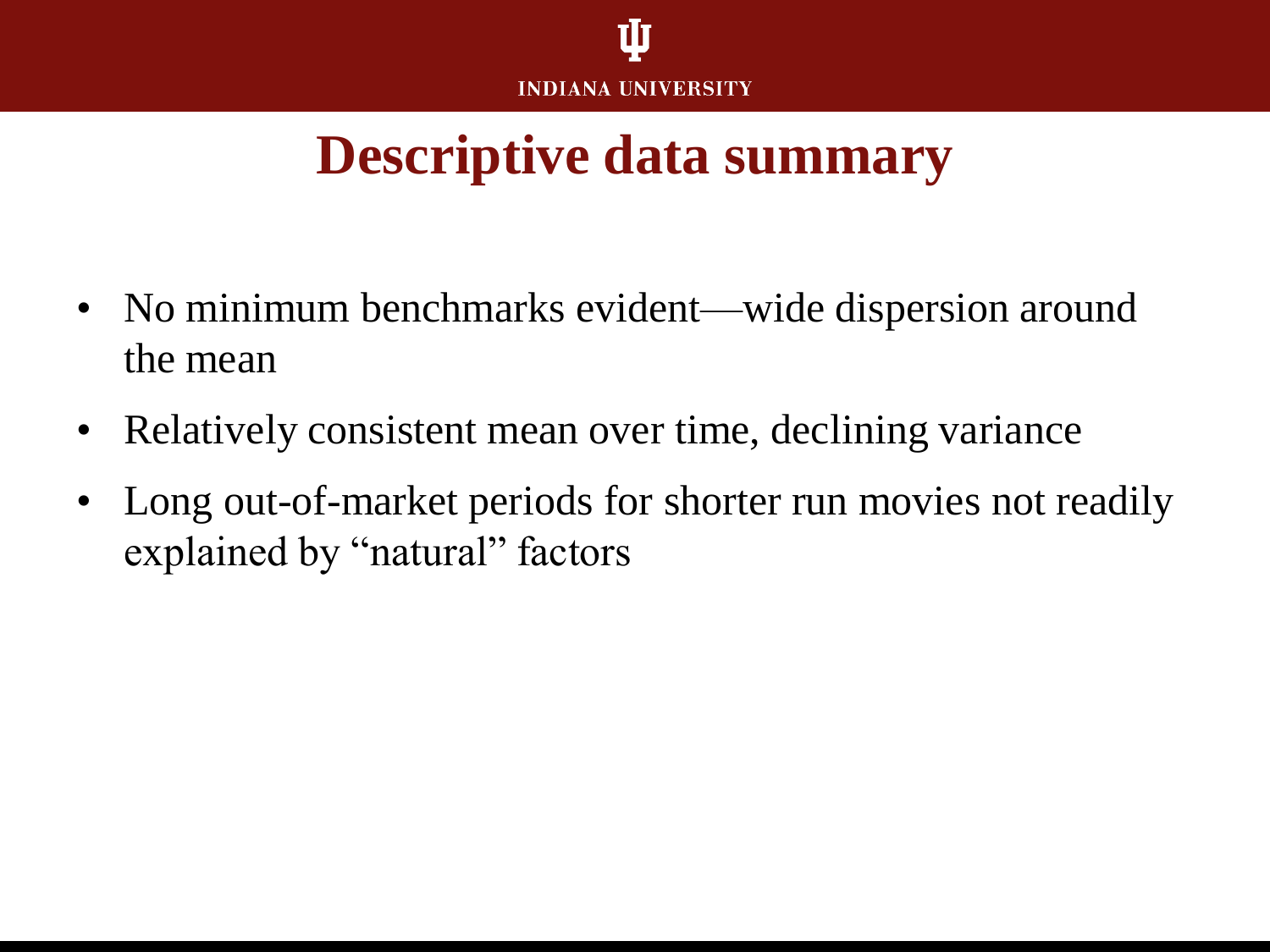#### **For the individual distributor of a movie**

### (1)  $\Pi = (P_T - C_T)A_T + (1 + d)^{-W} (P_V - C_V)A_V - K$

 $P_T$ ,  $P_V$ . theater, video prices;  $C_T$ ,  $C_V$ : theater, video costs per capita *d* : time discount of the distributor; *W*: the window, *K* : movie production cost  $A_T$ ,  $A_V$ : theater, video demand.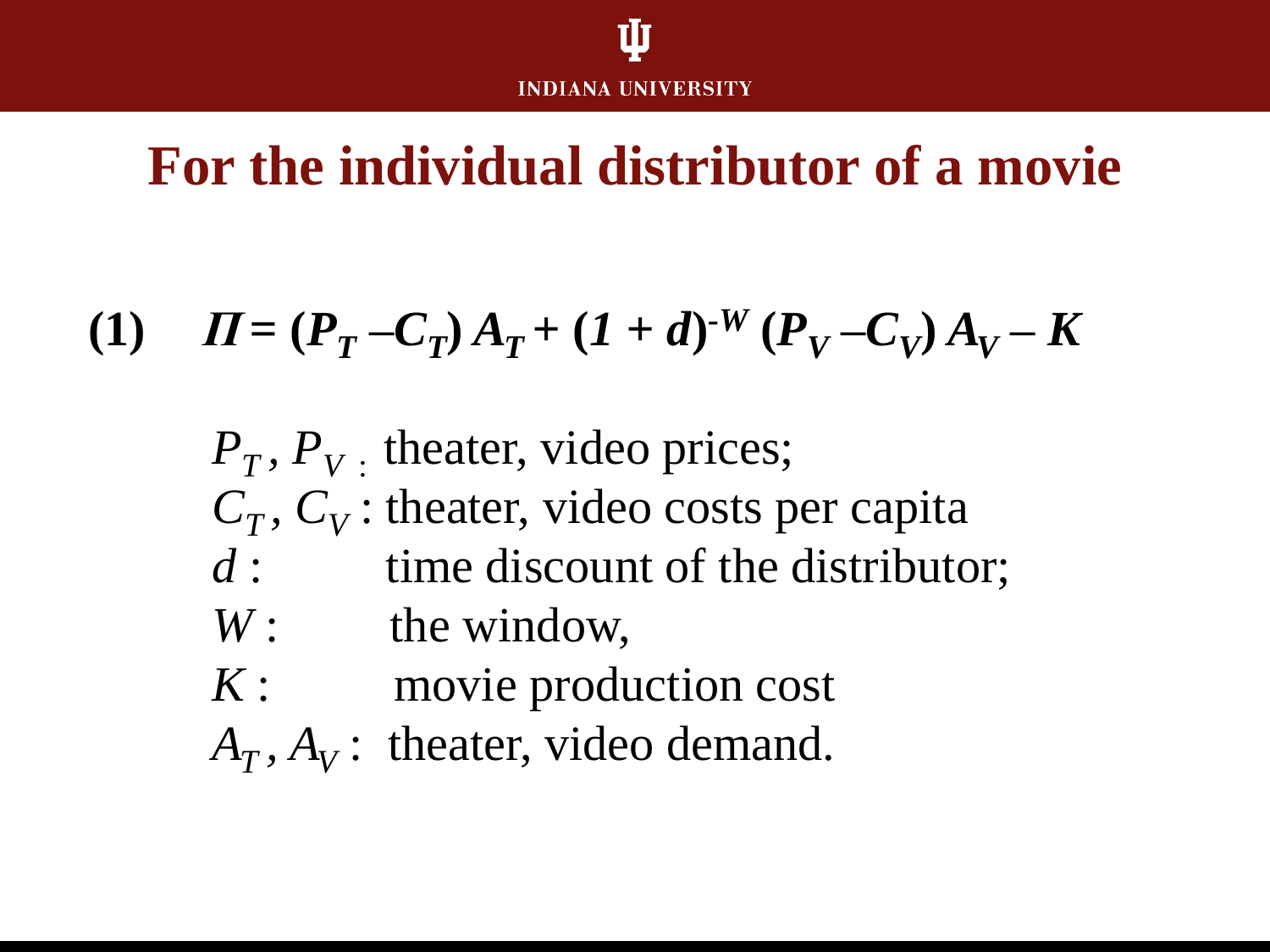#### **Continued**

$$
(2) \qquad A_T = A_T(W^e, W, P_p, P_p, V-T, S, Z)
$$

(3) 
$$
A_V = A_V(W^e, W, P_p, P_W V - T, S, Z)
$$

- W<sup>e</sup>: the distribution of consumers' commonly expected window
- *V-T :* general revenue potential of the video market relative to the theatrical market
- S : season of release
- *Z :* vector of individual movie characteristics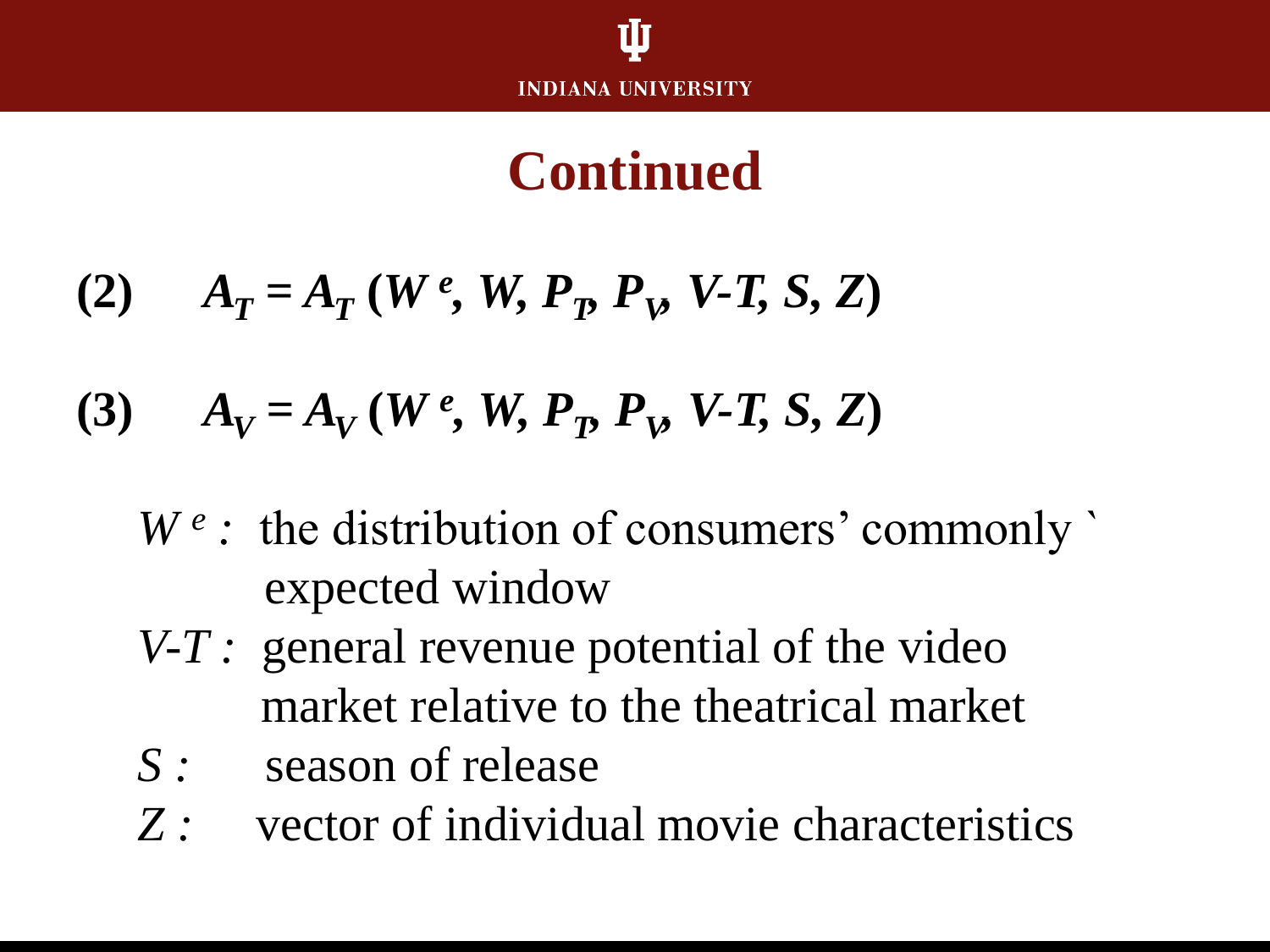#### **Continued**

(4) 
$$
W^e = W^e(\Omega, P_T - C_T, P_V - C_V, V-T, d, Z, S)
$$

*Ω :* consumer past experience with windows.

In equilibrium,  $W^e = W$ ,

(5) 
$$
W^* = W^*(P_T - C_T, P_V - C_V, V-T, d, Z, S)
$$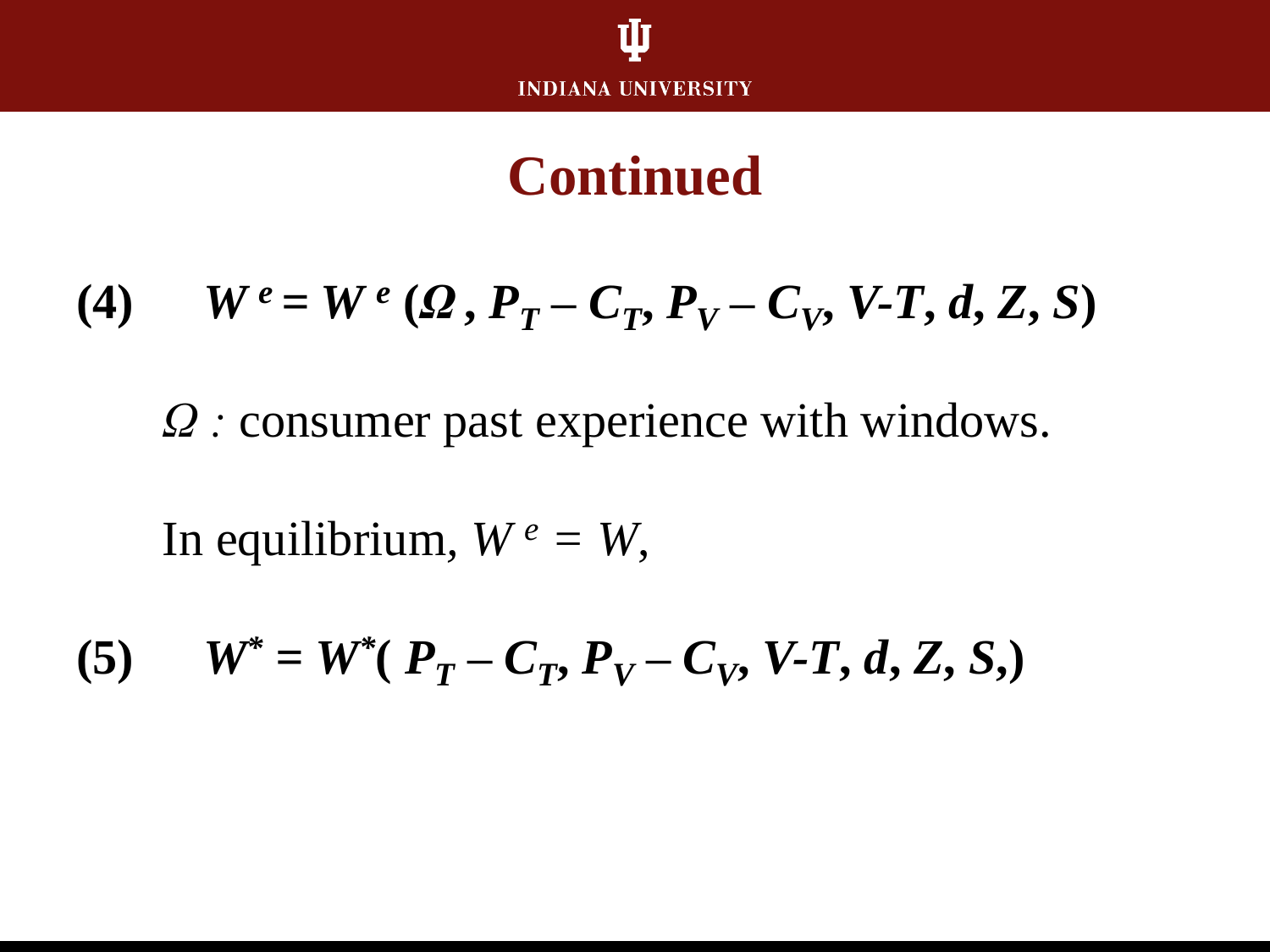

#### **Basic empirical model**

*Video Window = f { VCR penetration ( - ), box-office revenues (+/-), production cost ( - ), real interest rate ( - ), non-MPAA membership dummy ( - ), number of theaters in widest release ( - ), seasonal dummies, genre dummies (?) length of theater run (+)}*

Key Variations*: Out-of-market gap in place of Video Window; length of theater run defined as date 95% revenues earned*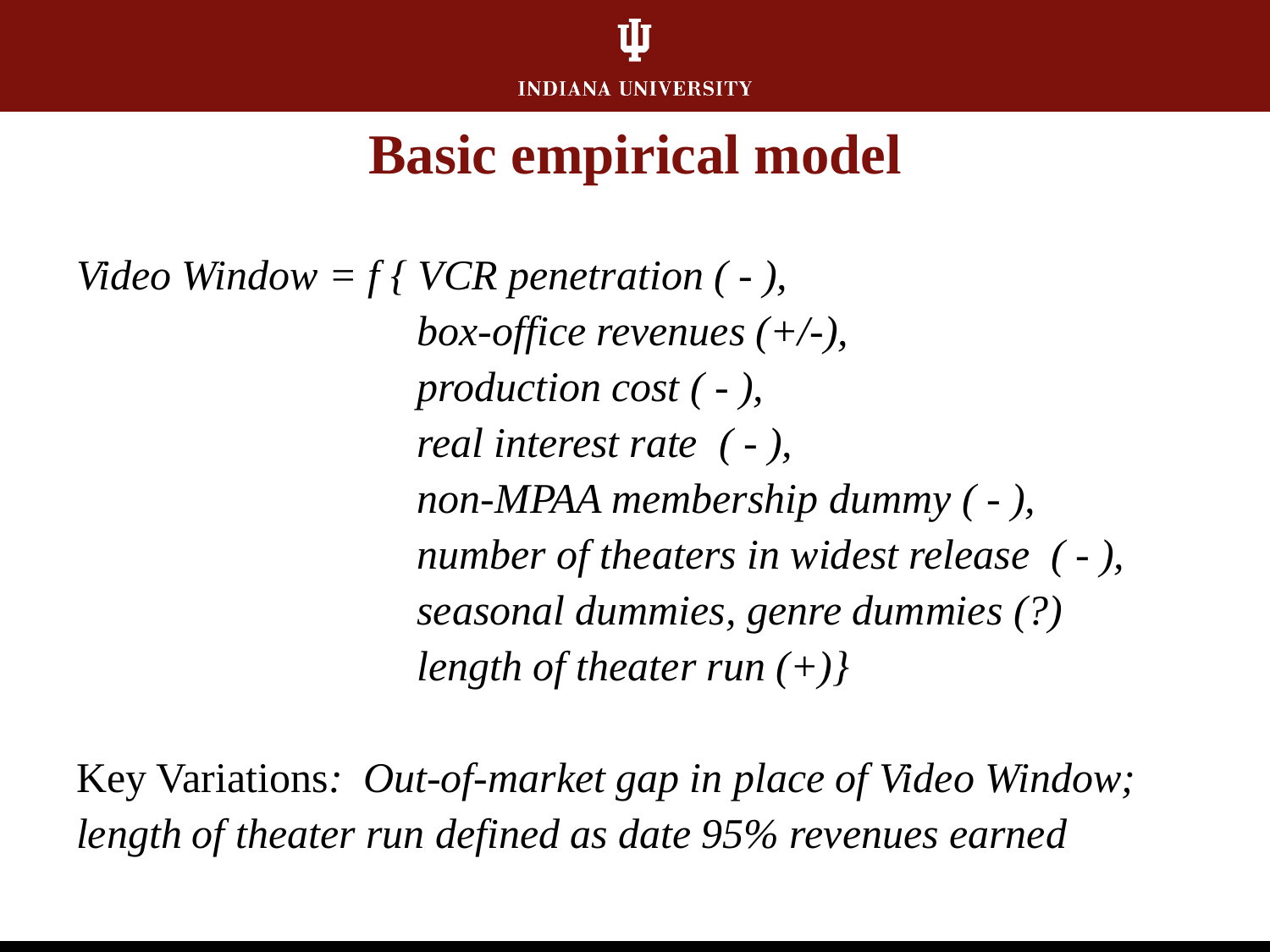

## **Summary of empirical effects on video window (full sample)**

*VCR penetration: negative box-office revenues: insignificant production costs: negative real interest rates: negative number of theaters: insignificant seasonal dummies: mostly insignificant genre dummies: mostly insignificant theater run: positive*  $\text{(adj. } R^2 = .20\text{)}$ 

*non-MPAA dummy: negative (25-27 days)*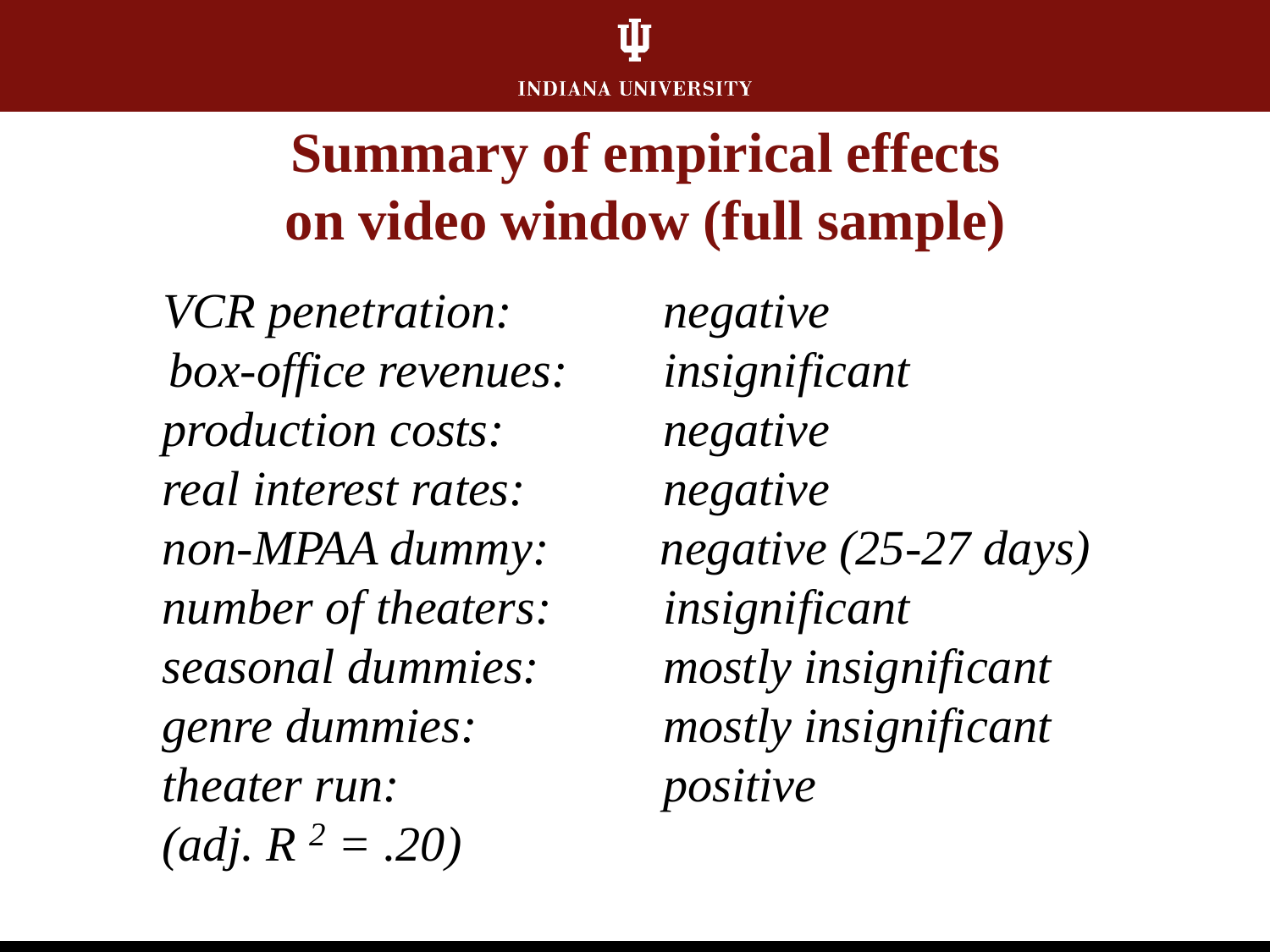#### **Subsample definitions**

• Movies having theater runs of:

(a) under 11 weeks: commitment clearly relevant

• 1-70 days  $+ 63$  days  $= 1 - 133$  days, vs. mean window of 184 days

(b) 11-17 weeks: commitment may be relevant

• 77-119 days  $+ 63 \text{ days} = 140 - 182 \text{ days}$ 

(c) 17+ weeks:commitment probably not relevant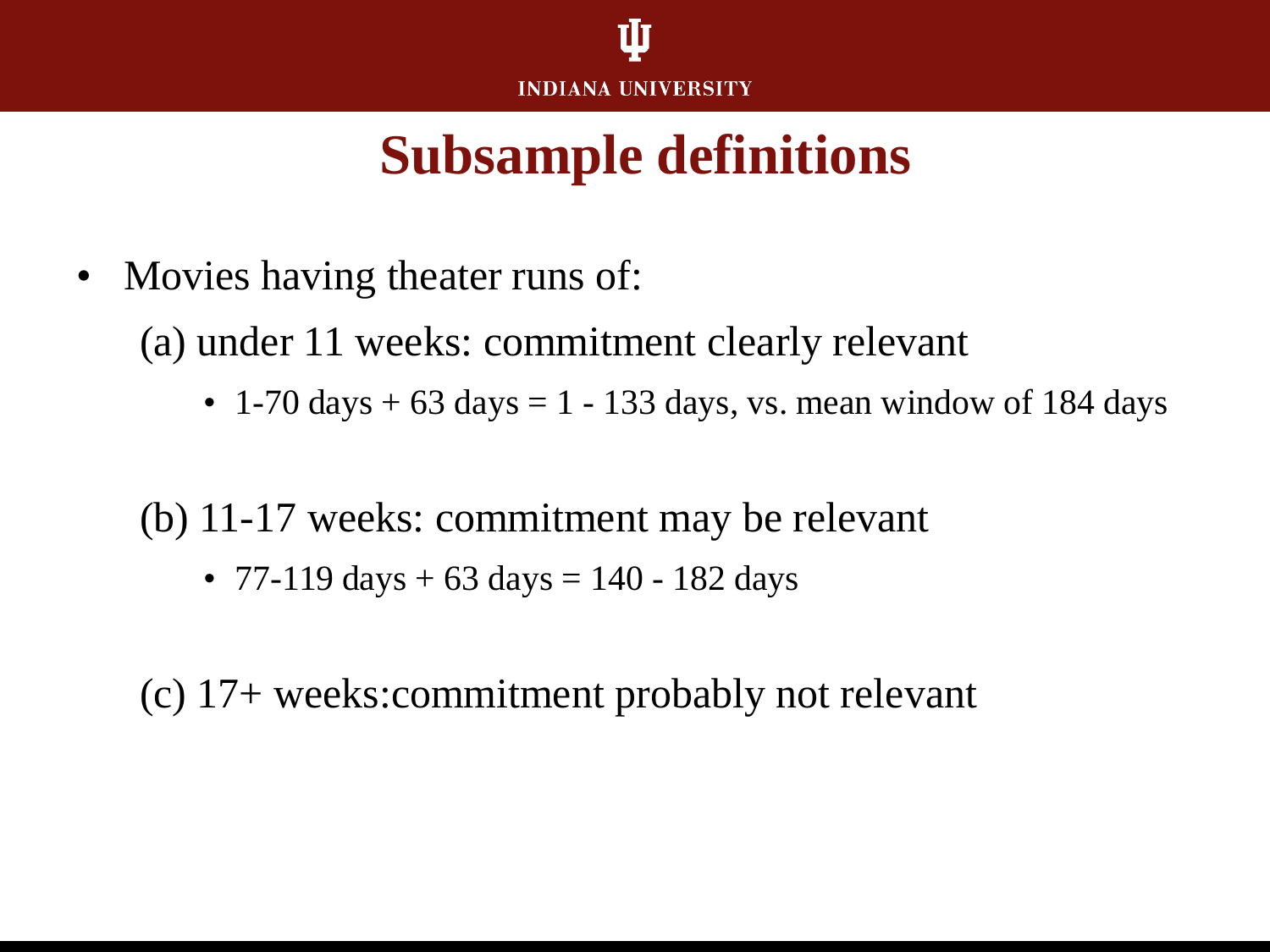## **Predictions for commitment-relevant Subsamples**

- **"No commitment" model**  $\rightarrow$  window is positively related to theater run length; unrelated to out-of-market gap; economic variables significant
- **"Full commitment" model**  $\rightarrow$  window is independent of theater run length; out-of-market gap is inversely related  $(b=-1)$  to theater run length; economic variables insignif.

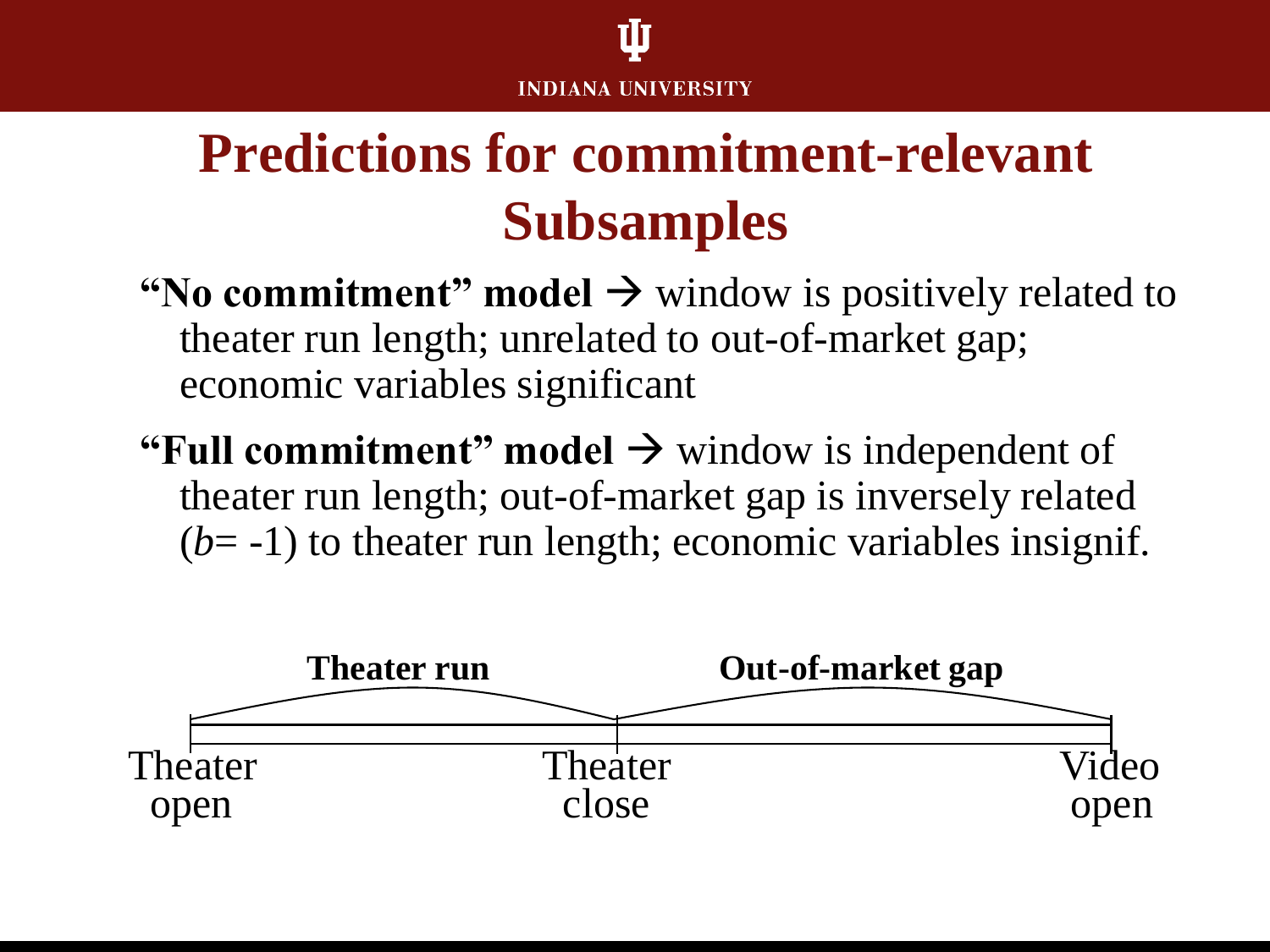

#### **Subsample Results: Key Variables**

|                                        | Window         | Window       | Out-of-market gap | Out-of-market gap<br>@95% Rev. |
|----------------------------------------|----------------|--------------|-------------------|--------------------------------|
| Under-11 week theater runs $(N = 410)$ |                |              |                   |                                |
| Theater run                            | $-0.32(1.8)$ * |              | $-1.32(7.6)$ **   |                                |
| Theater run<br>@95% Rev.               |                | $-0.06(0.3)$ |                   | $-1.06(4.2)$ **                |
| Adj R-sq                               | 0.04           | 0.03         | 0.15              | 0.06                           |
| 11-17 week theater runs $(N = 363)$    |                |              |                   |                                |
| Theater run                            | $-0.21(1.3)$   |              | $-1.21(7.3)$ **   |                                |
| Theater run<br>@95% Rev.               |                | 0.09(0.5)    |                   | $-1.09(6.0)**$                 |
| Adj $R$ -sq                            | 0.08           | 0.08         | 0.19              | 0.11                           |
| Over-17 week theater runs $(N = 384)$  |                |              |                   |                                |
| Theater run                            | $0.43(9.9)**$  |              | $-0.57(13.3)$ **  |                                |
| Theater run<br>@95% Rev.               |                | 0.46(7.5)    |                   | $-0.54(8.8)$ **                |
| Adj R-sq                               | 0.38           | 0.32         | 0.46              | 0.27                           |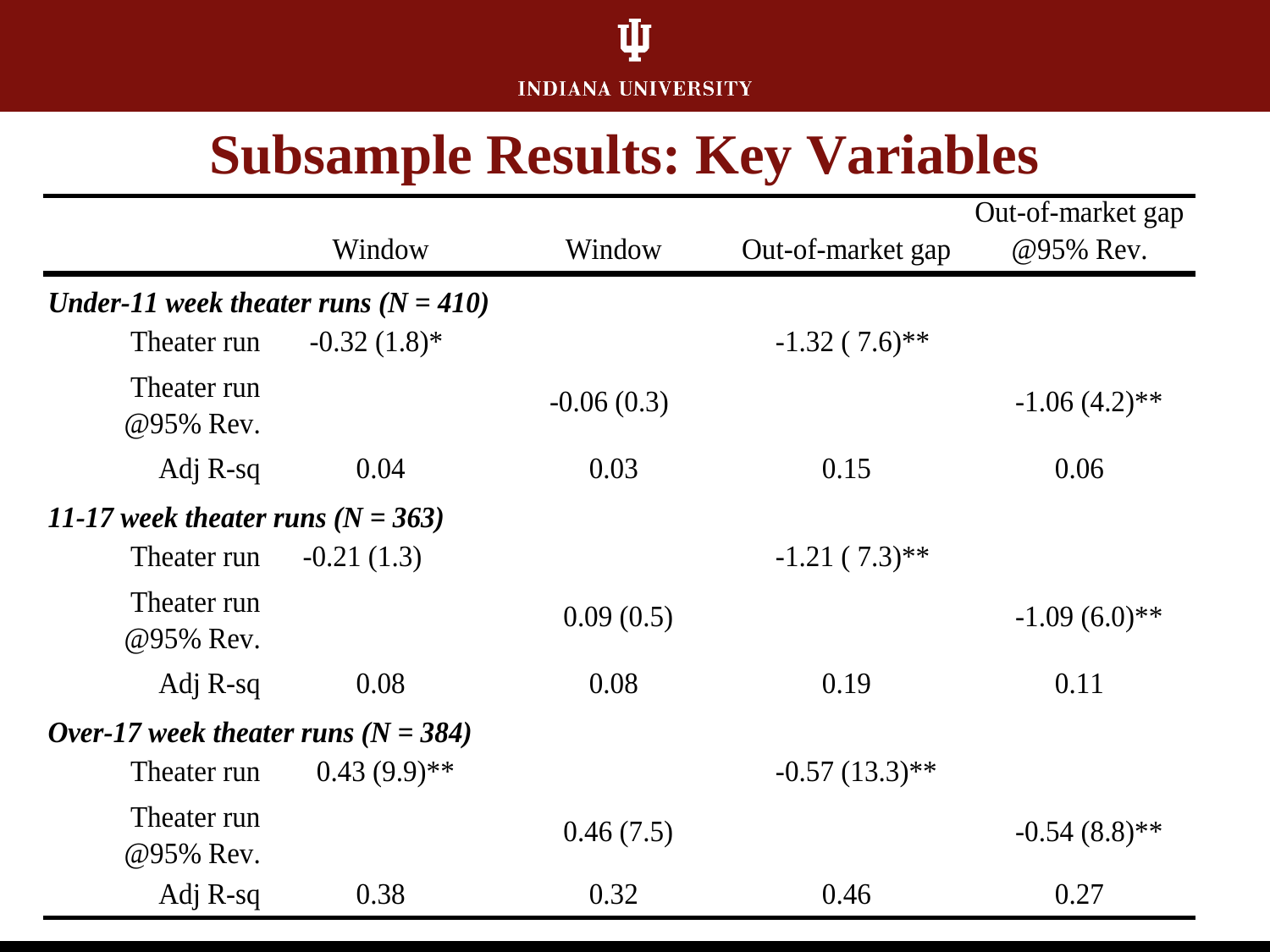

#### **Summary of Main results**

- Descriptive data suggest window benchmarks (at about 180 days) maintained over time from 1988-97, but high variance around mean for individual movies.
- For the full sample, econometric models show: VCR penetration somewhat shortened windows over time; Windows for independents shorter (25-27 days) Windows somewhat reduced by higher interest rates and higher
	- production costs
- For movies having shorter, commitment-relevant run lengths, models show:
	- Windows unrelated to theater run lengths; out-of-market gaps inversely related to run lengths; robust to alternative definitions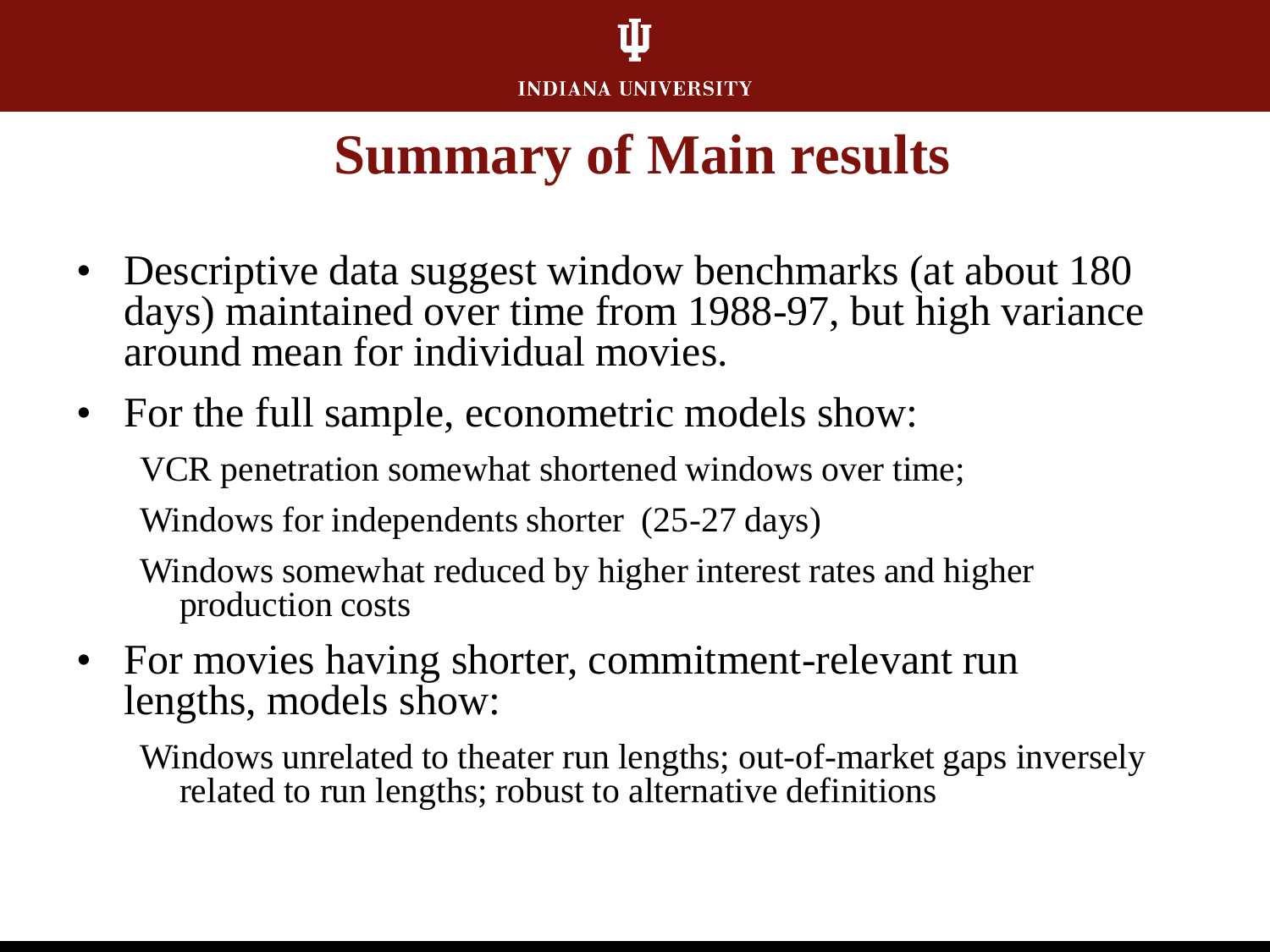

**Figure 6: Trends in the Average U.S. Video Window, 1988-2007 (Days between Theater and Video release)**



**Source**: : Waterman(2005), Hollywood Roads to Riches, Appendix E, Motion Picture Investor, Kagan Research

*PRELIMINARY; David Waterman / Sangyong Han, CITI, December 12, 2008*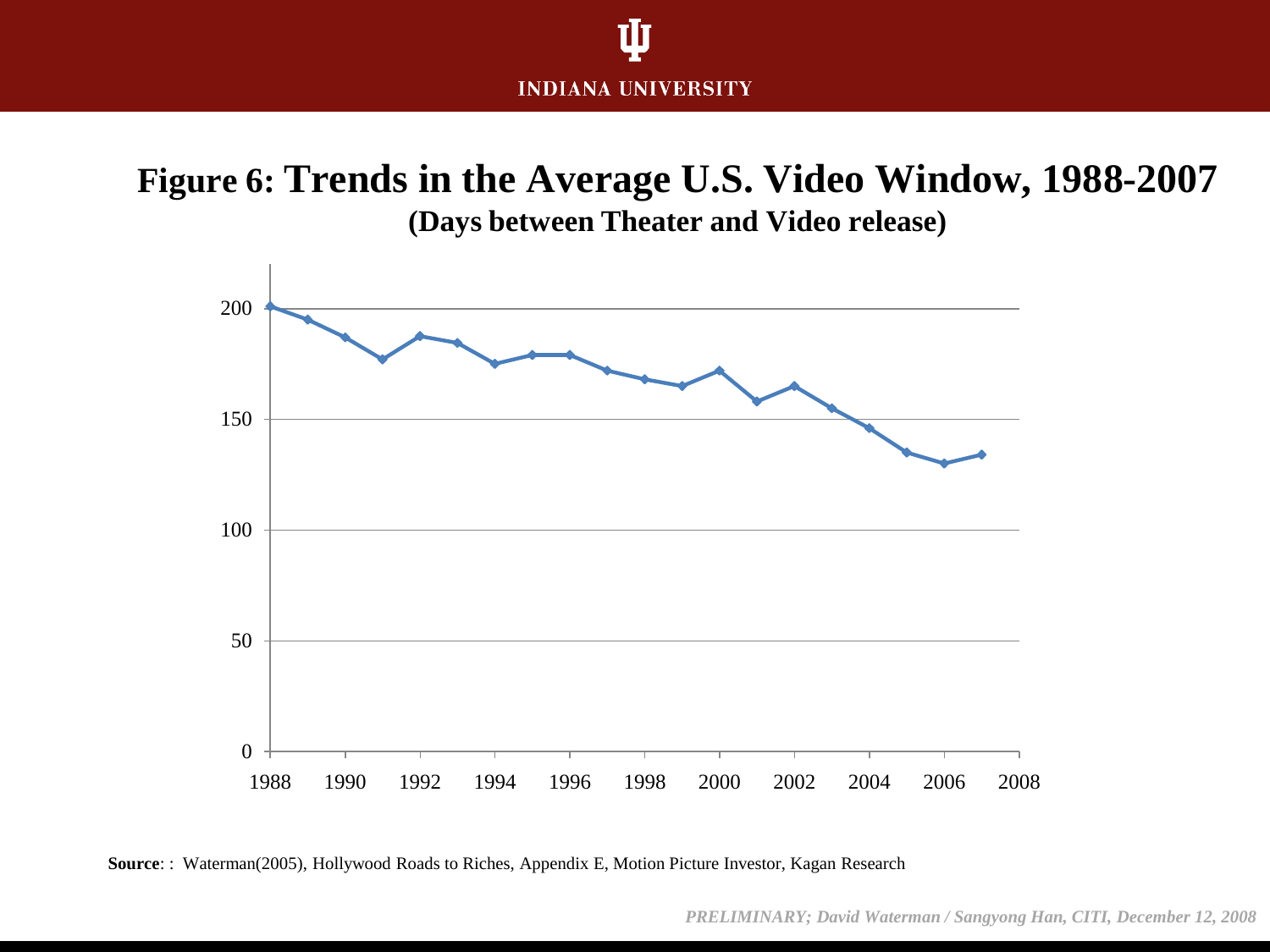#### **Conclusions**

- Results support our primary hypothesis that U.S. motion picture distributors including independents) resolve timeconsistency by coordinating their behavior to maintain longer windows than would result from a competitive model in which consumer expectations are ignored.
- In general, empirical results consistent with a loosely coordinated window benchmark model over the period.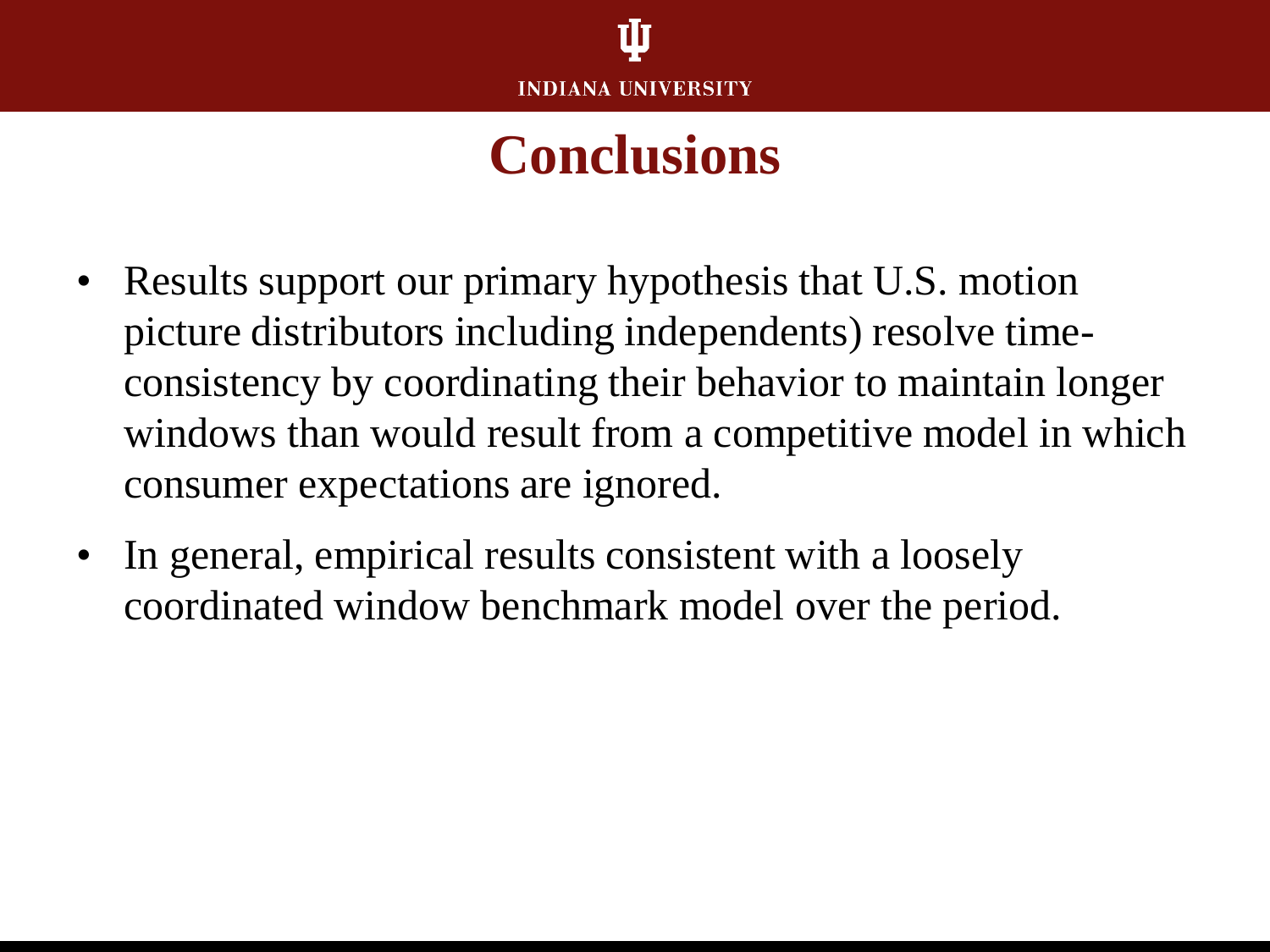#### **INDIANA UNIVERSITY**

Ŵ

#### **Video Windows in Europe (1994-96)**

| Country            | Mo.   | <b>Window setting method</b>                                                                                                                                           |
|--------------------|-------|------------------------------------------------------------------------------------------------------------------------------------------------------------------------|
| Austria            | 6     | industry agreement (fixed by contract for each release)                                                                                                                |
| <b>Belgium</b>     | 6     | industry agreement (follows French and Dutch patterns)                                                                                                                 |
| Denmark            | 6     | industry agreement                                                                                                                                                     |
| France             | 12    | statute (12 months by law, but 6 months if total box-office admissions are under<br>100,000; if admissions under 400,000, a derogation may be applied for)             |
| Germany            | 6     | industry agreement ("voluntary," but 6 months is mandatory for state-subsidized films;<br>distributors "nearly always stick" to the 6 months on non-subsidized movies. |
| Greece             | 6     | industry agreement                                                                                                                                                     |
| Ireland            | 6     | industry agreement                                                                                                                                                     |
| Italy              | 8     | statute/industry agreement (until 1994, one year; set at 8 months by law in 1994, with<br>conditions set for derogations.                                              |
| <b>Netherlands</b> | 6     | industry agreement                                                                                                                                                     |
| Norway             | 6     | industry agreement ("strictly adhered to")                                                                                                                             |
| Portugal           | 12    | statute                                                                                                                                                                |
| Spain              | 6     | industry agreement (fixed on a case-by-case basis within guidelines: mandatory 6<br>months on subsidized films until 1996, when shortened from 6 to 4 months           |
| Sweden             | 6     | industry agreement ("fairly relaxed")                                                                                                                                  |
| Switz              | $4-6$ | industry agreement ("not compulsory")                                                                                                                                  |
| <b>UK</b>          | 6     | industry agreement                                                                                                                                                     |

Source: Paul Kagan Associates, *Kagan's European Home Video, 1994; Euromedia Regulation,*  Feb. 21, 1996.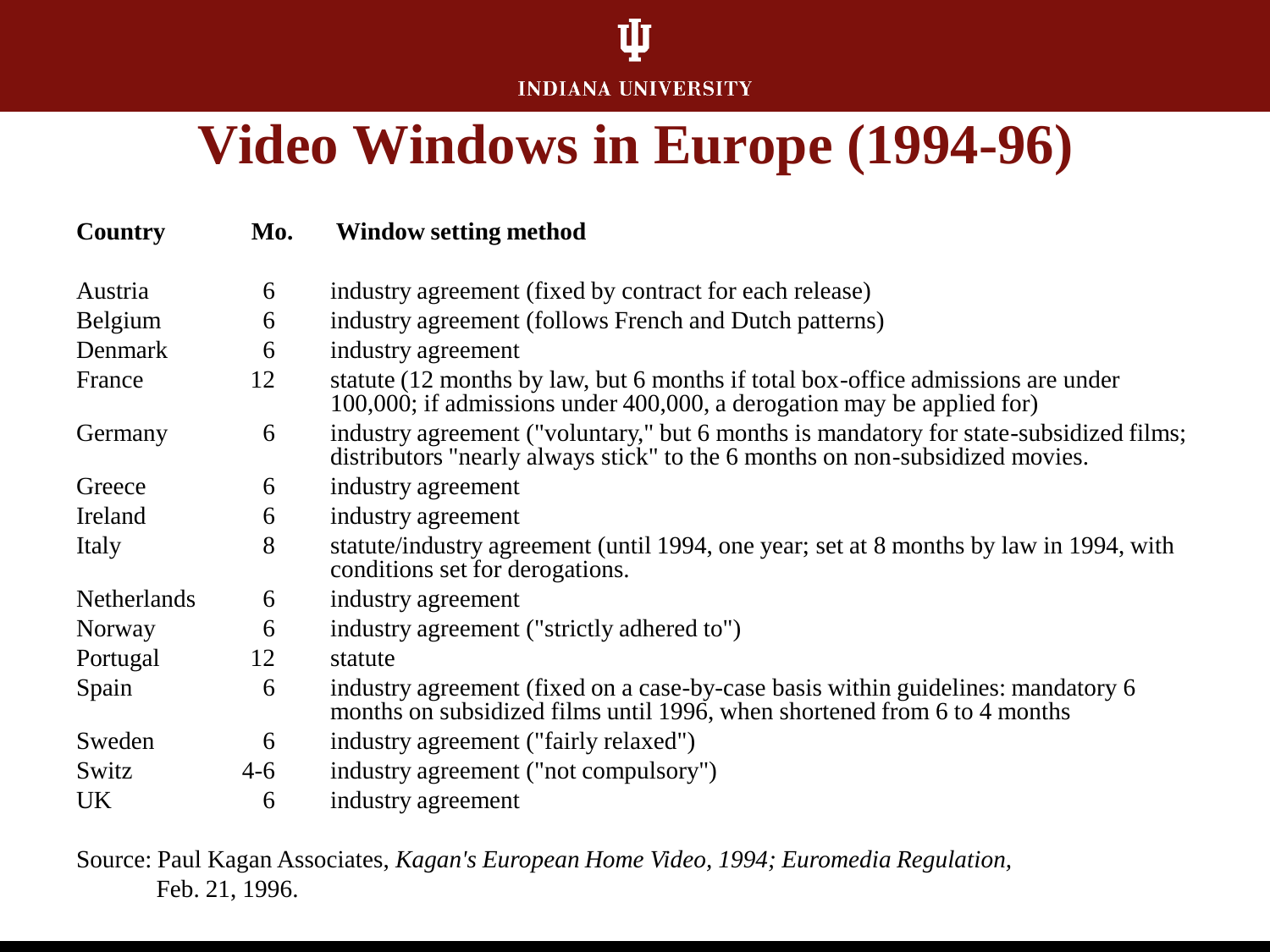#### Ú **INDIANA UNIVERSITY**

### **The Video Window: Descriptive Statistics (number of days)**

| Video<br>year | Obs  | Mean  |       | Median. Variance | Var/Mean |
|---------------|------|-------|-------|------------------|----------|
| 1988          | 120  | 185.6 | 191.0 | 3163.9           | 17.0     |
| 1989          | 134  | 198.5 | 194.0 | 2578.1           | 13.0     |
| 1990          | 130  | 187.4 | 183.5 | 2082.6           | 11.1     |
| 1991          | 136  | 185.2 | 175.5 | 2095.5           | 11.3     |
| 1992          | 132  | 189.7 | 187.0 | 1778.6           | 9.4      |
| 1993          | 142  | 186.1 | 184.5 | 1813.1           | 9.7      |
| 1994          | 156  | 180.9 | 177.0 | 1233.8           | 6.8      |
| 1995          | 142  | 180.6 | 179.0 | 1145.9           | 6.3      |
| 1996          | 164  | 179.8 | 179.0 | 2030.0           | 11.3     |
| 1997          | 173  | 174.5 | 172.0 | 1488.8           | 8.5      |
|               |      |       |       |                  |          |
| Overall       | 1429 | 184.3 | 180.0 | 1930             | 10.5     |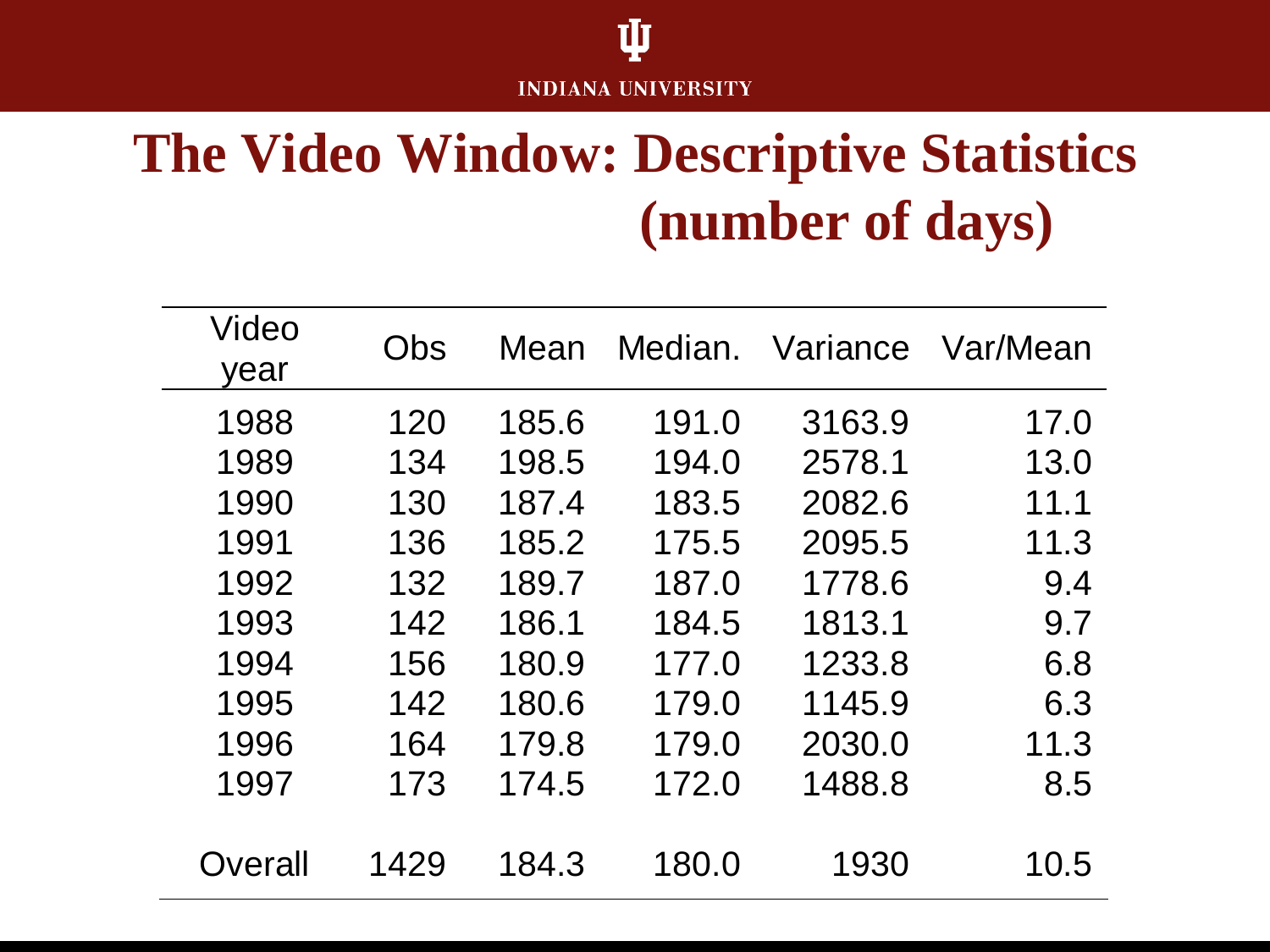

## **Mean and Median of Window-Related Variables (number of days)**

| Video<br>year | Theater open<br>to theater close |        | Theater open to<br>$95%$ of box-<br>office* |        | Theater close<br>to video<br>release |        | $95%$ of box-<br>office <sup>*</sup> to video<br>release |             |
|---------------|----------------------------------|--------|---------------------------------------------|--------|--------------------------------------|--------|----------------------------------------------------------|-------------|
|               | mean                             | median | mean                                        | median | mean                                 | median |                                                          | mean median |
| 1988          | 84.8                             | 70.0   | 60.8                                        | 49.0   | 100.8                                | 101.5  | 124.8                                                    | 123.5       |
| 1989          | 84.9                             | 70.0   | 58.6                                        | 49.0   | 113.6                                | 117.0  | 140.0                                                    | 137.0       |
| 1990          | 93.6                             | 84.0   | 59.8                                        | 49.0   | 93.8                                 | 95.0   | 127.6                                                    | 122.0       |
| 1991          | 102.2                            | 84.0   | 64.3                                        | 56.0   | 83.0                                 | 94.0   | 120.9                                                    | 123.0       |
| 1992          | 96.8                             | 98.0   | 63.7                                        | 63.0   | 92.9                                 | 94.5   | 125.9                                                    | 124.5       |
| 1993          | 100.5                            | 94.5   | 64.9                                        | 56.0   | 85.6                                 | 83.0   | 121.1                                                    | 117.0       |
| 1994          | 100.1                            | 94.5   | 60.6                                        | 56.0   | 80.8                                 | 82.0   | 120.3                                                    | 117.0       |
| 1995          | 119.4                            | 112.0  | 64.5                                        | 56.0   | 61.3                                 | 67.0   | 116.1                                                    | 123.0       |
| 1996          | 114.1                            | 101.5  | 56.9                                        | 49.0   | 65.8                                 | 67.0   | 122.9                                                    | 122.5       |
| 1997          | 116.8                            | 112.0  | 60.5                                        | 49.0   | 57.6                                 | 60.0   | 114.0                                                    | 116.0       |
| Overall       | 102.3                            | 91.0   | 61.4                                        | 56.0   | 82.1                                 | 83.0   | 123.0                                                    | 123.0       |

\*95% of box-office: the date by which 95% of the movie's eventual total box-office receipts have been earned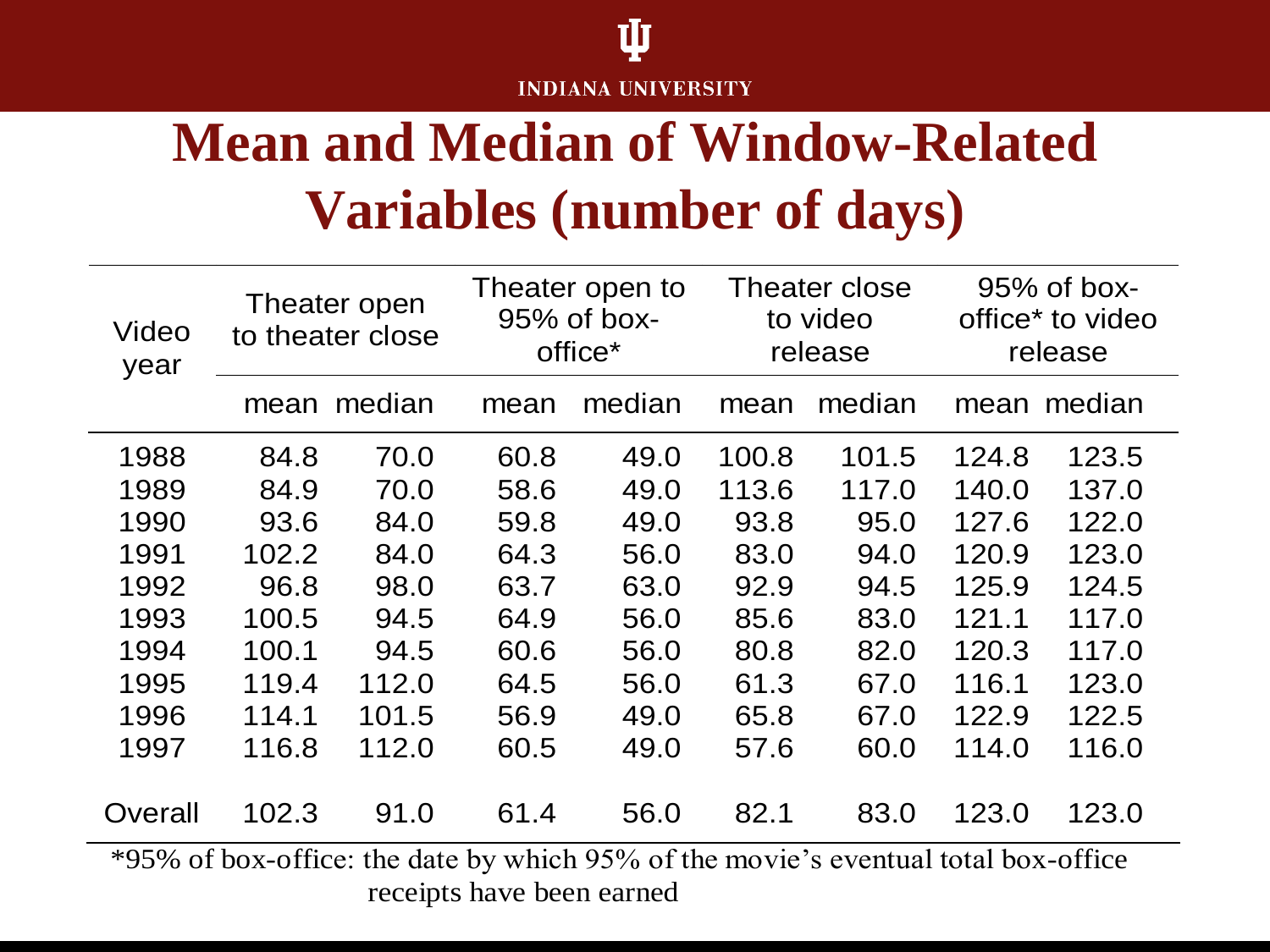#### **INDIANA UNIVERSITY**

Ů

#### **Descriptive Statistics for Basic Independent Variables (I)**

| Variable        | Mean | <b>Median</b> | Std. Dev. | Min | <b>Max</b> |
|-----------------|------|---------------|-----------|-----|------------|
| <b>VCRPEN</b>   | 69.1 |               |           |     |            |
| 1988            | 50.6 |               |           |     |            |
| 1989            | 58.9 |               |           |     |            |
| 1990            | 63.6 |               |           |     |            |
| 1991            | 66.3 |               |           |     |            |
| 1992            | 68.7 |               |           |     |            |
| 1993            | 70.9 |               |           |     |            |
| 1994            | 72.2 |               |           |     |            |
| 1995            | 74.2 |               |           |     |            |
| 1996            | 77.5 |               |           |     |            |
| 1997            | 79.6 |               |           |     |            |
| <b>BOXTOTAL</b> | 27.2 | 15.3          | 34.7      | 1.0 | 312.2      |
| 1988            | 23.0 | 13.8          | 28.1      | 1.2 | 164.2      |
| 1989            | 24.9 | 11.8          | 34.8      | 1.1 | 251.2      |
| 1990            | 23.3 | 12.4          | 28.3      | 1.1 | 138.1      |
| 1991            | 30.6 | 15.6          | 43.3      | 1.0 | 281.6      |
| 1992            | 27.0 | 16.4          | 31.0      | 1.0 | 162.8      |
| 1993            | 27.3 | 14.4          | 31.6      | 1.1 | 172.7      |
| 1994            | 21.6 | 15.3          | 21.2      | 1.2 | 102.2      |
| 1995            | 28.5 | 17.5          | 38.2      | 1.0 | 312.2      |
| 1996            | 29.5 | 17.2          | 36.3      | 1.0 | 241.7      |
| 1997            | 33.8 | 18.1          | 43.5      | 1.0 | 260.3      |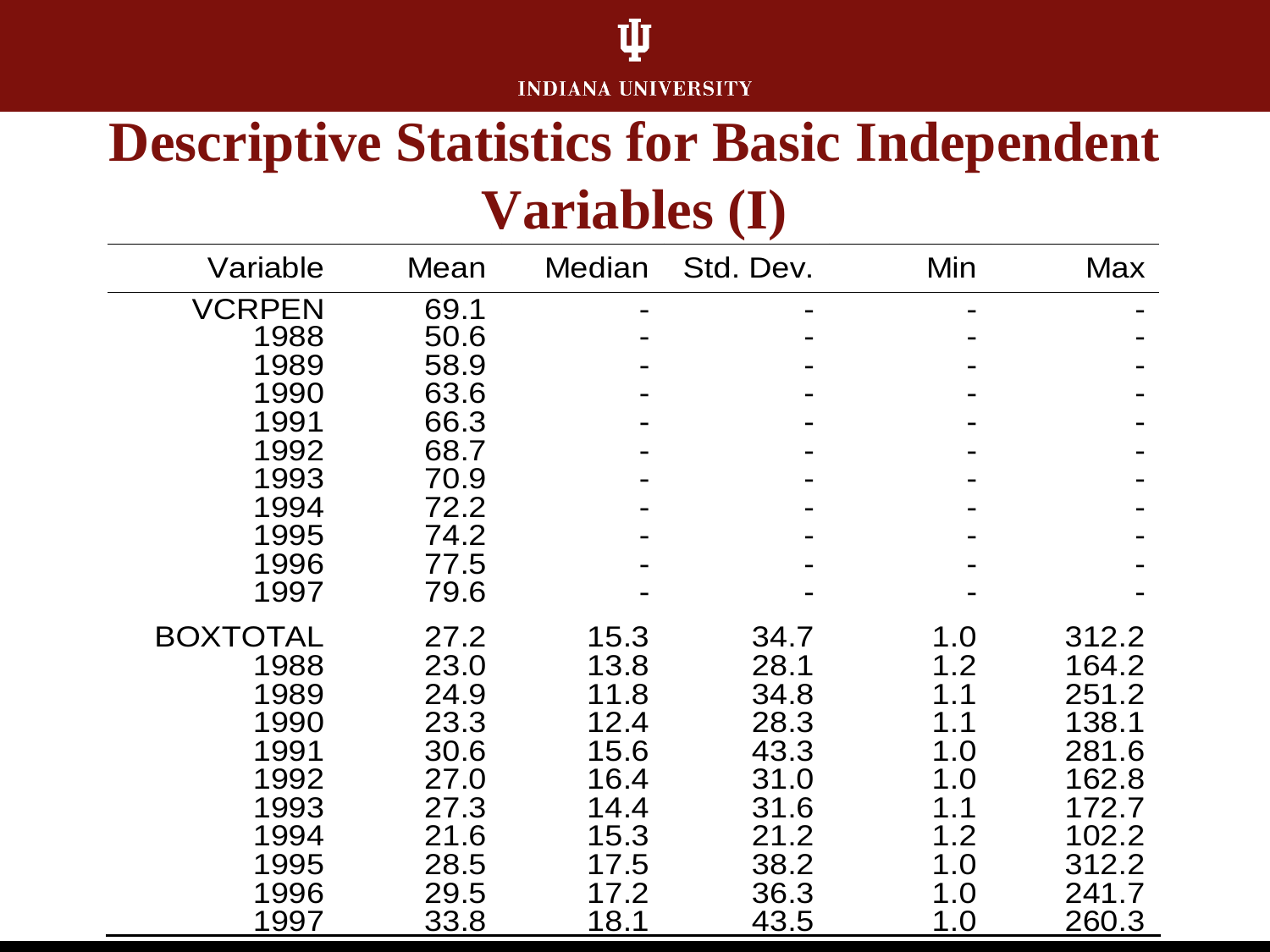#### **INDIANA UNIVERSITY**

Ů

#### **Descriptive Statistics for Basic Independent Variables (II)**

| Variable         | Mean   | Median | Std. Dev. | Min    | <b>Max</b> |
|------------------|--------|--------|-----------|--------|------------|
| <b>MAXSCREEN</b> | 1294.9 | 1307.5 | 673.6     | 25.0   | 3565.0     |
| 1988             | 1042.4 | 1117.0 | 488.2     | 49.0   | 2562.0     |
| 1989             | 1073.6 | 1118.0 | 543.5     | 54.0   | 2837.0     |
| 1990             | 1098.3 | 1095.0 | 583.5     | 31.0   | 2332.0     |
| 1991             | 1191.0 | 1230.5 | 579.6     | 75.0   | 2509.0     |
| 1992             | 1186.2 | 1223.0 | 619.1     | 25.0   | 2644.0     |
| 1993             | 1324.4 | 1391.0 | 606.2     | 25.0   | 2491.0     |
| 1994             | 1315.9 | 1406.5 | 648.4     | 126.0  | 2748.0     |
| 1995             | 1422.7 | 1491.5 | 697.7     | 40.0   | 2893.0     |
| 1996             | 1543.5 | 1635.0 | 684.6     | 34.0   | 3012.0     |
| 1997             | 1567.5 | 1745.0 | 871.9     | 49.0   | 3565.0     |
| <b>REAL INT</b>  | 1.9    | 2.3    | 1.8       | $-1.3$ | 5.5        |
| 1988             | 2.9    | 2.8    | 0.4       | 2.5    | 4.0        |
| 1989             | 4.6    | 4.6    | 0.7       | 2.5    | 5.5        |
| 1990             | 4.1    | 4.1    | 0.3       | 3.6    | 5.5        |
| 1991             | 2.6    | 2.8    | 0.9       | 0.6    | 4.1        |
| 1992             | 0.2    | $-0.1$ | 0.7       | $-1.3$ | 1.5        |
| 1993             | $-1.1$ | $-1.1$ | 0.2       | $-1.3$ | $-0.4$     |
| 1994             | $-0.3$ | $-0.6$ | 0.7       | $-1.1$ | 1.4        |
| 1995             | 2.3    | 2.6    | 0.6       | 1.0    | 3.0        |
| 1996             | 2.2    | 2.2    | 0.2       | 1.8    | 2.6        |
| 1997             | 2.3    | 2.2    | 0.1       | 2.1    | 2.5        |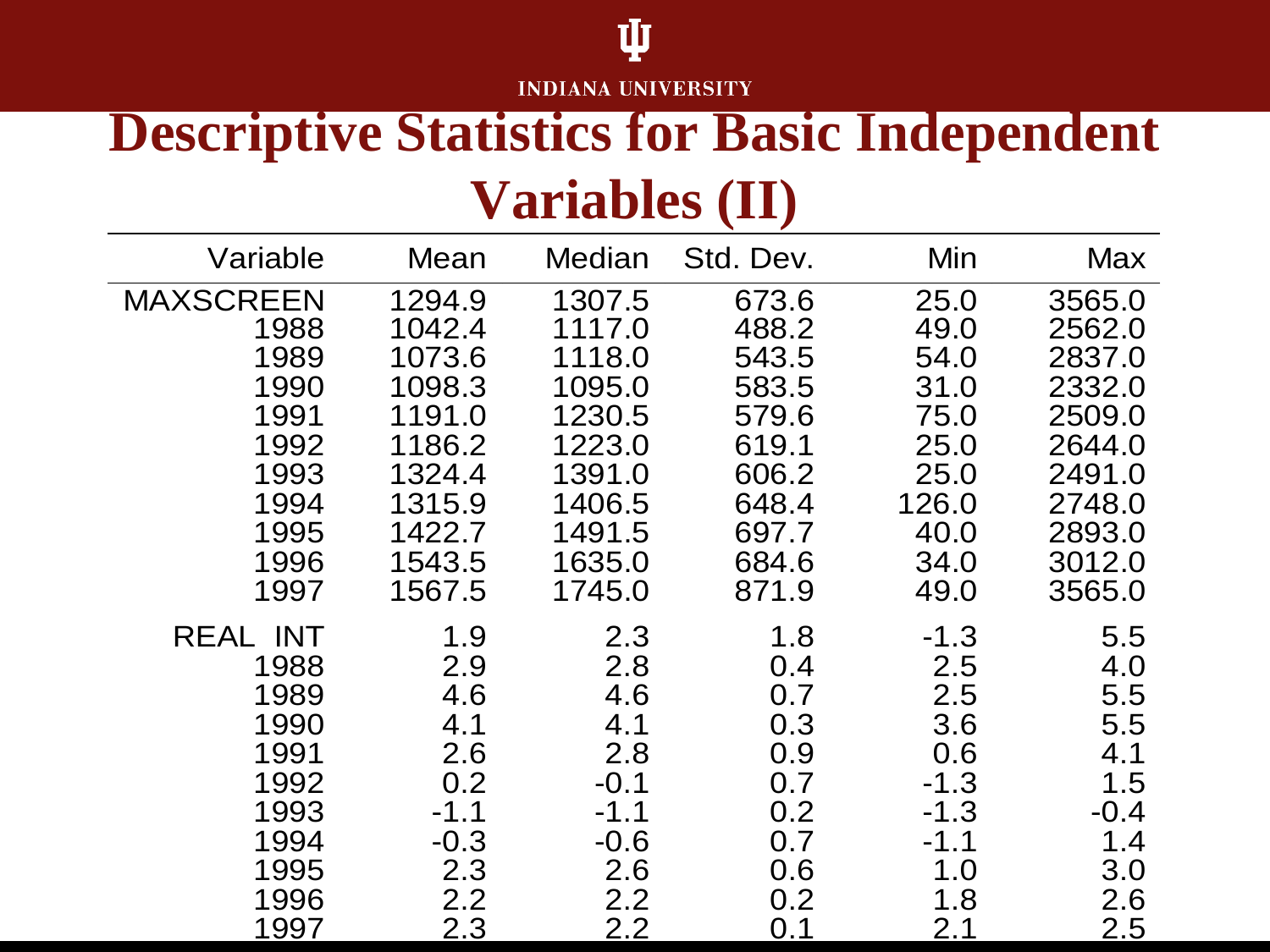#### Ů **INDIANA UNIVERSITY**

### **Descriptive Statistics for Basic Independent Variables (III)**

| Variable        | Mean | Median | Std. Dev. | Min | Max   |
|-----------------|------|--------|-----------|-----|-------|
| <b>PRODCOST</b> | 21.8 | 17.0   | 18.1      | 0.0 | 175.0 |
| 1988            | 13.5 | 12.0   | 9.3       | 1.7 | 58.0  |
| 1989            | 14.1 | 14.0   | 7.5       | 2.0 | 50.0  |
| 1990            | 16.0 | 13.0   | 11.0      | 0.5 | 55.0  |
| 1991            | 20.3 | 17.0   | 14.7      | 0.3 | 95.0  |
| 1992            | 20.1 | 16.5   | 14.0      | 2.5 | 80.0  |
| 1993            | 20.7 | 18.0   | 12.4      | 2.5 | 65.0  |
| 1994            | 23.2 | 20.0   | 15.5      | 3.0 | 77.0  |
| 1995            | 27.2 | 23.5   | 19.8      | 0.0 | 90.0  |
| 1996            | 29.8 | 24.0   | 24.2      | 0.0 | 175.0 |
| 1997            | 33.6 | 25.0   | 28.8      | 0.3 | 145.0 |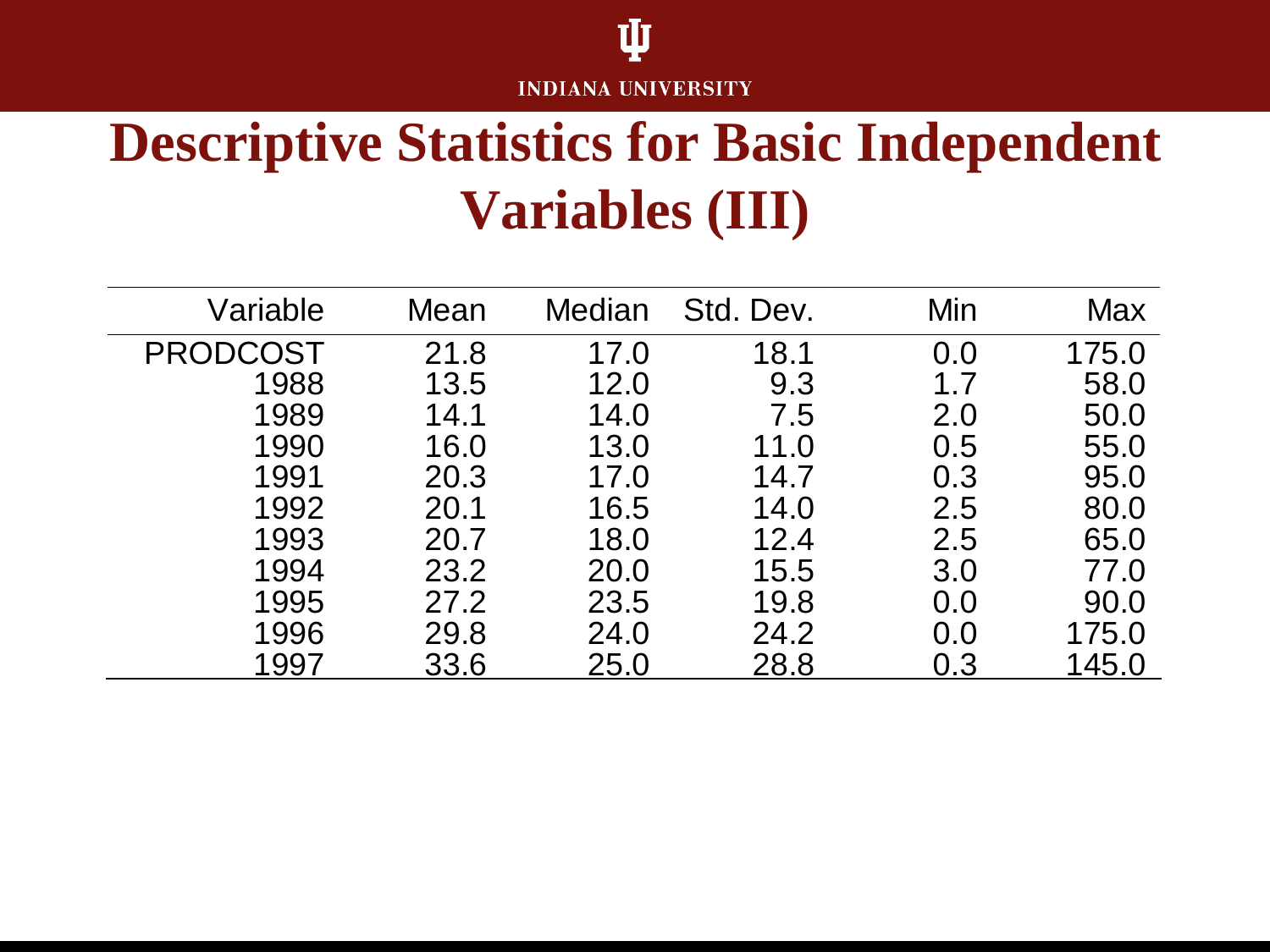

#### **Characteristics of MPAA and Non-MPAA distributed Movies**

| Variable                                                  | $IND-DUM=1$ |       | $IND-DUM=0$ |        | <b>ALL</b>         |
|-----------------------------------------------------------|-------------|-------|-------------|--------|--------------------|
|                                                           | Obs         | Mean  | Obs         | Mean   | Mean<br><b>Obs</b> |
| <b>WINDOW</b><br><b>THEATER OPEN</b><br><b>TO THEATER</b> | 83          | 168.0 | 1346        | 185.3  | 1429<br>184.3      |
| <b>CLOSE</b>                                              | 83          | 93.8  | 1346        | 102.8  | 102.3<br>1429      |
| <b>THEATER OPEN</b><br><b>TO 95% OF BOX</b>               | 83          | 65.1  | 1346        | 61.1   | 61.4<br>1429       |
| <b>THEATER CLOSE</b><br><b>TO VIDEO</b>                   | 83          | 74.2  | 1346        | 82.5   | 82.1<br>1429       |
| 95% OF BOX<br>TO<br><b>VIDEO</b>                          | 83          | 102.9 | 1346        | 124.2  | 1429<br>123.0      |
| <b>PRODCOST</b>                                           | 54          | 8.1   | 1108        | 22.5   | 21.8<br>1162       |
| <b>BOXTOTAL</b>                                           | 83          | 6.7   | 1346        | 29.6   | 1429<br>28.3       |
| <b>MAXSCREEN</b>                                          | 83          | 669.4 | 1329        | 1334.0 | 1412 1294.9        |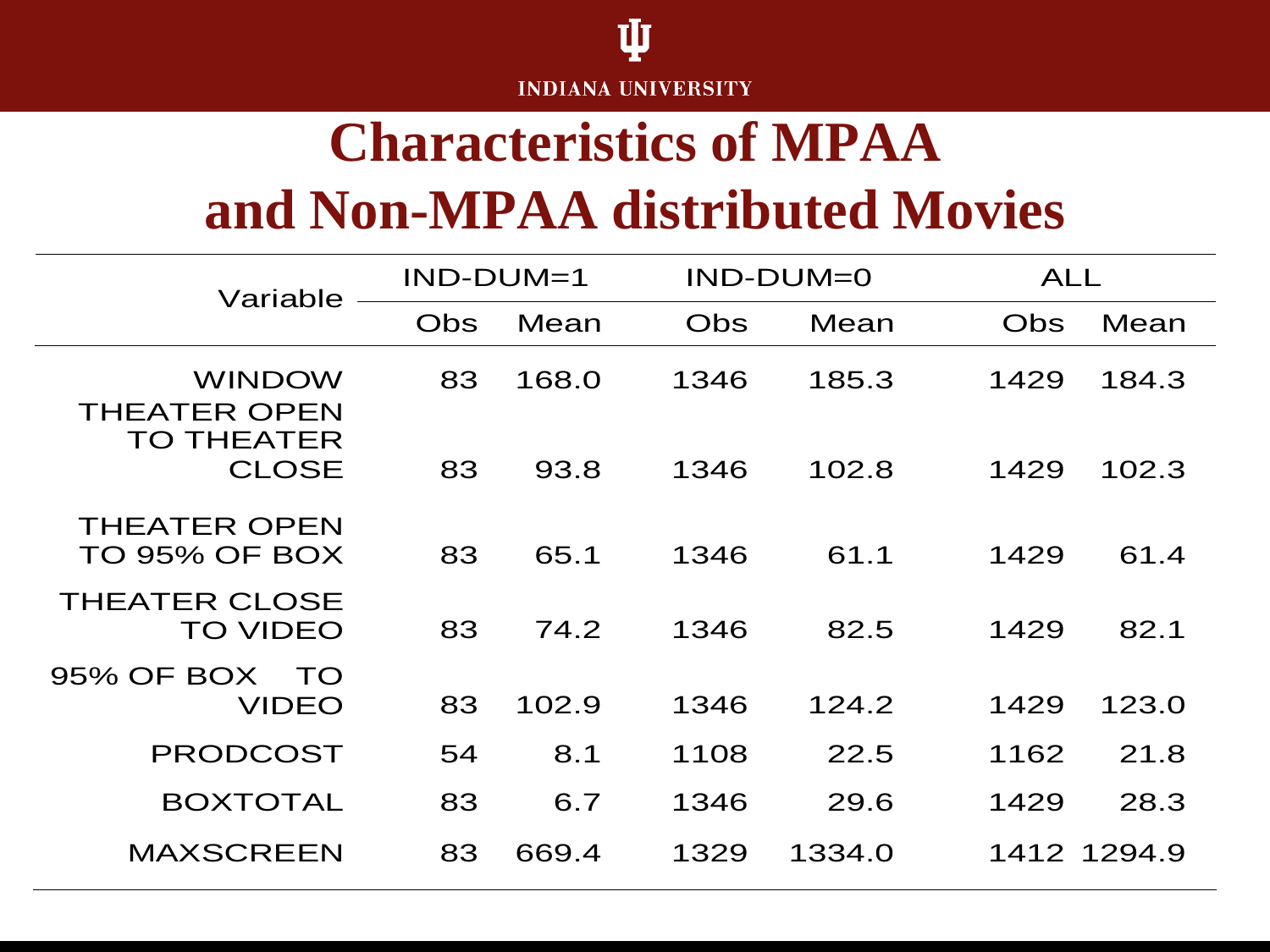

#### **Typical Domestic Theatrical Release Sequence**

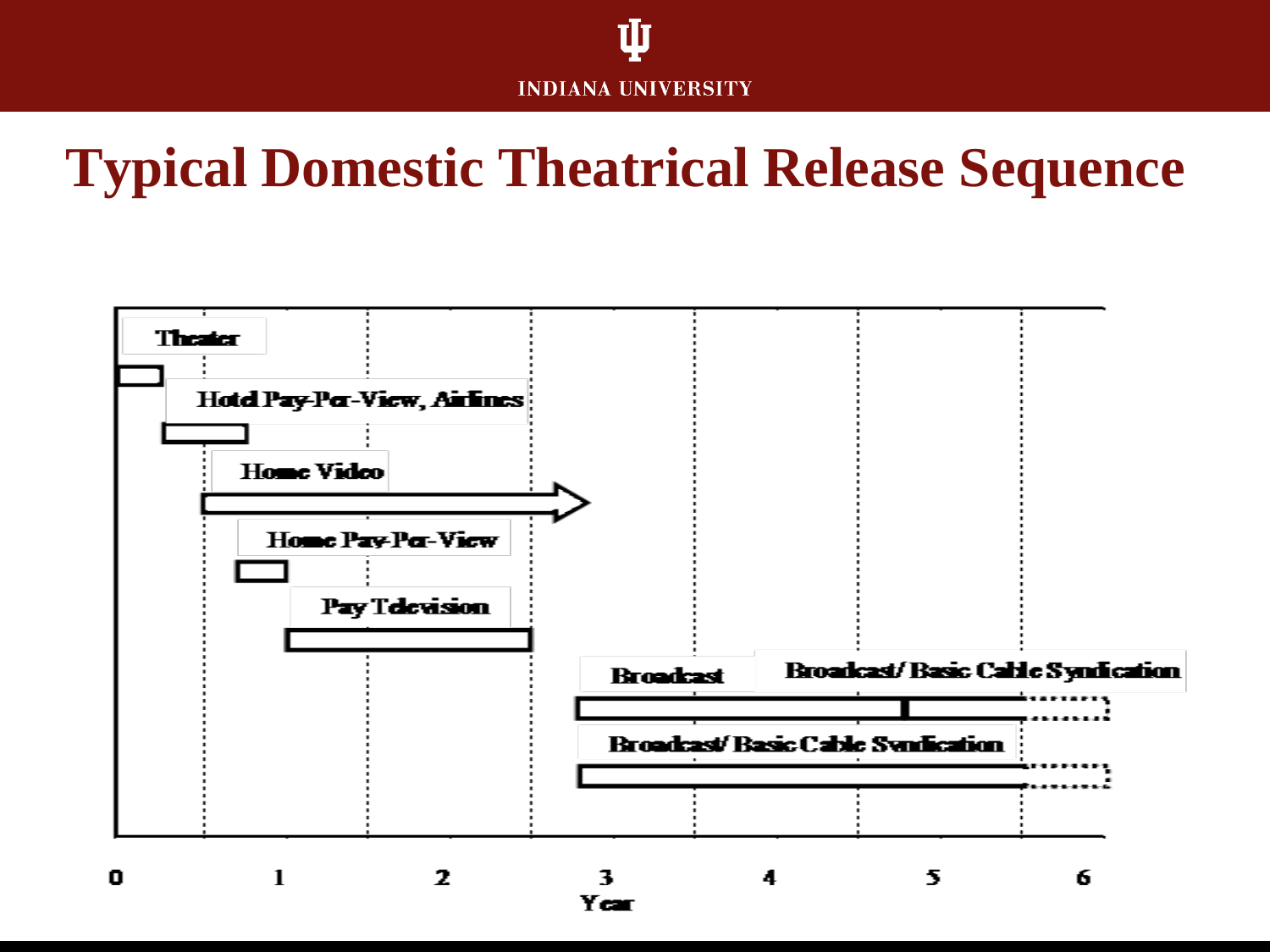#### Ŵ **INDIANA UNIVERSITY**

#### **Window Frequencies (II)**



92<br>32<br>35<br>36

n n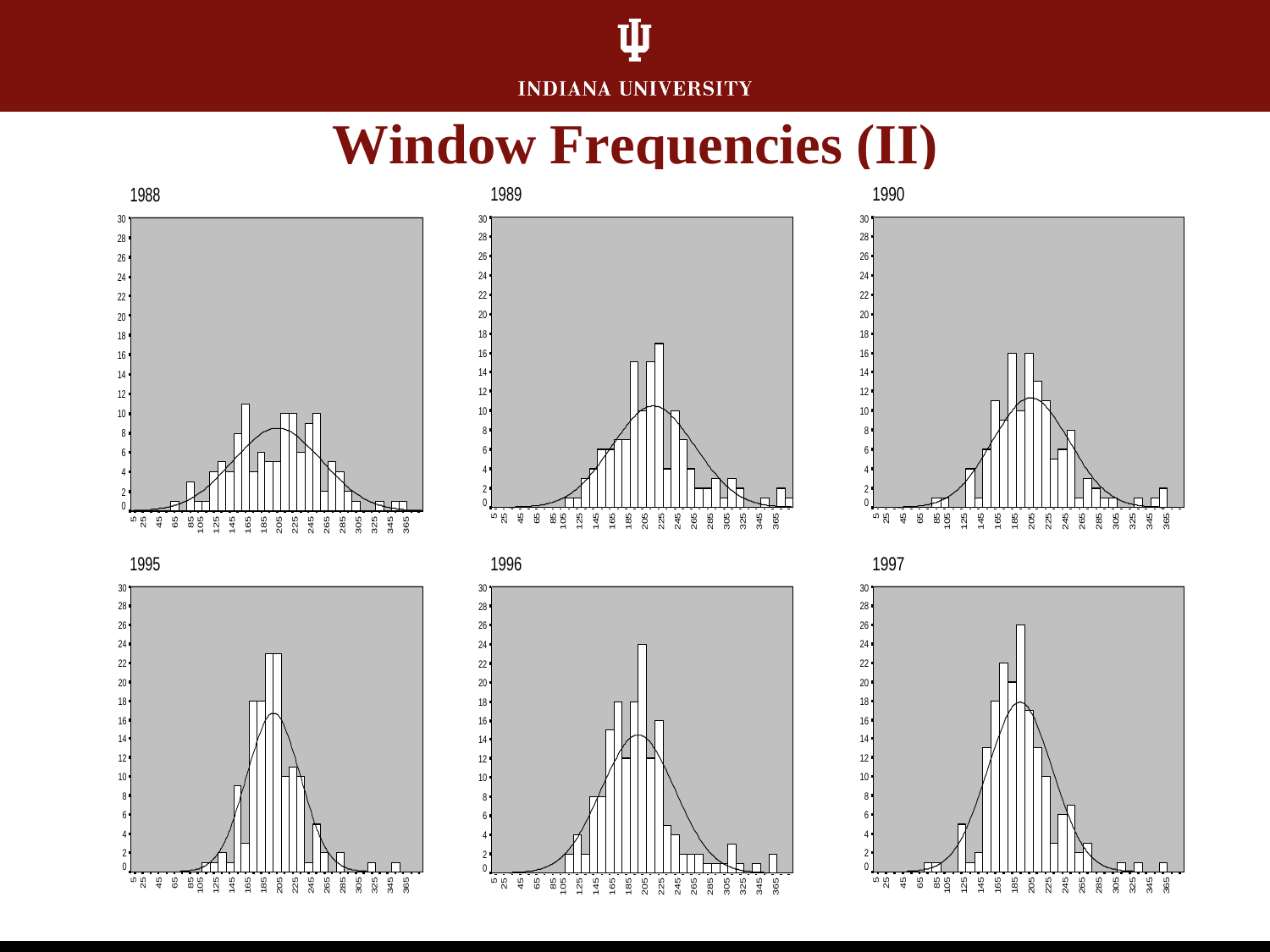

#### **The Video Announcement Period**

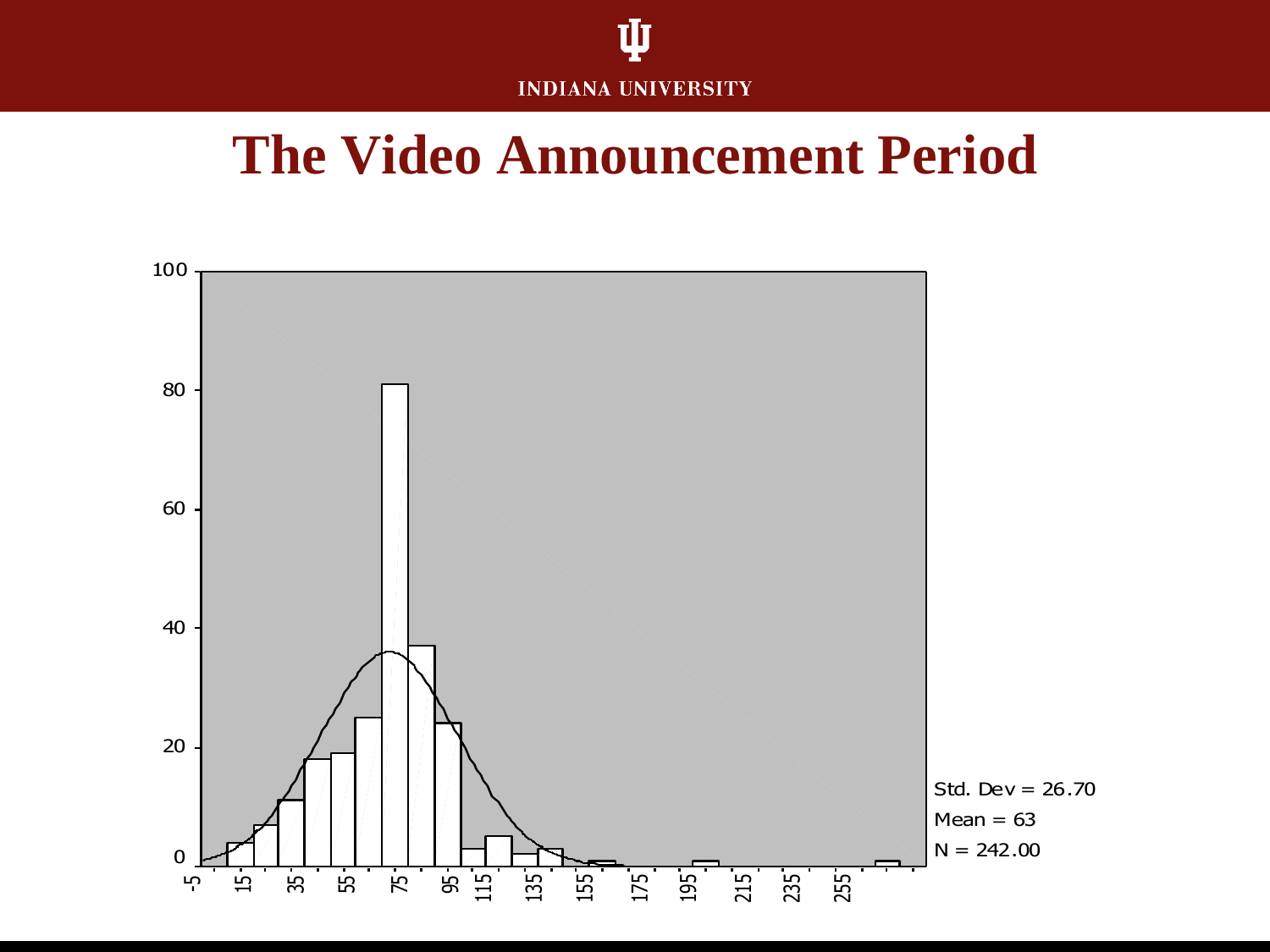

#### **Video Announcement Date Less Theater Close Date**

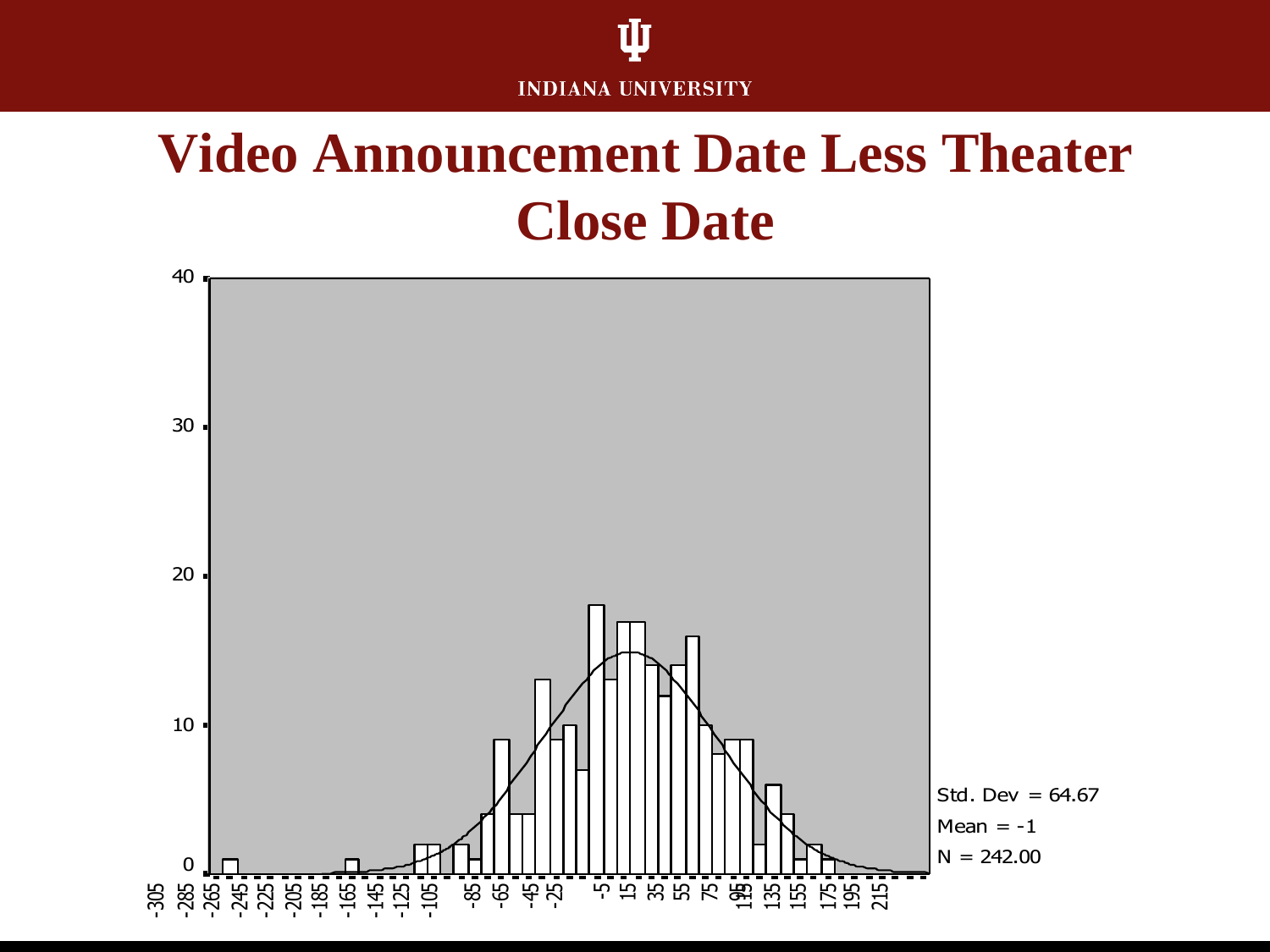

#### **Video Announcement Date Less 95% of Theater Box-office Date**